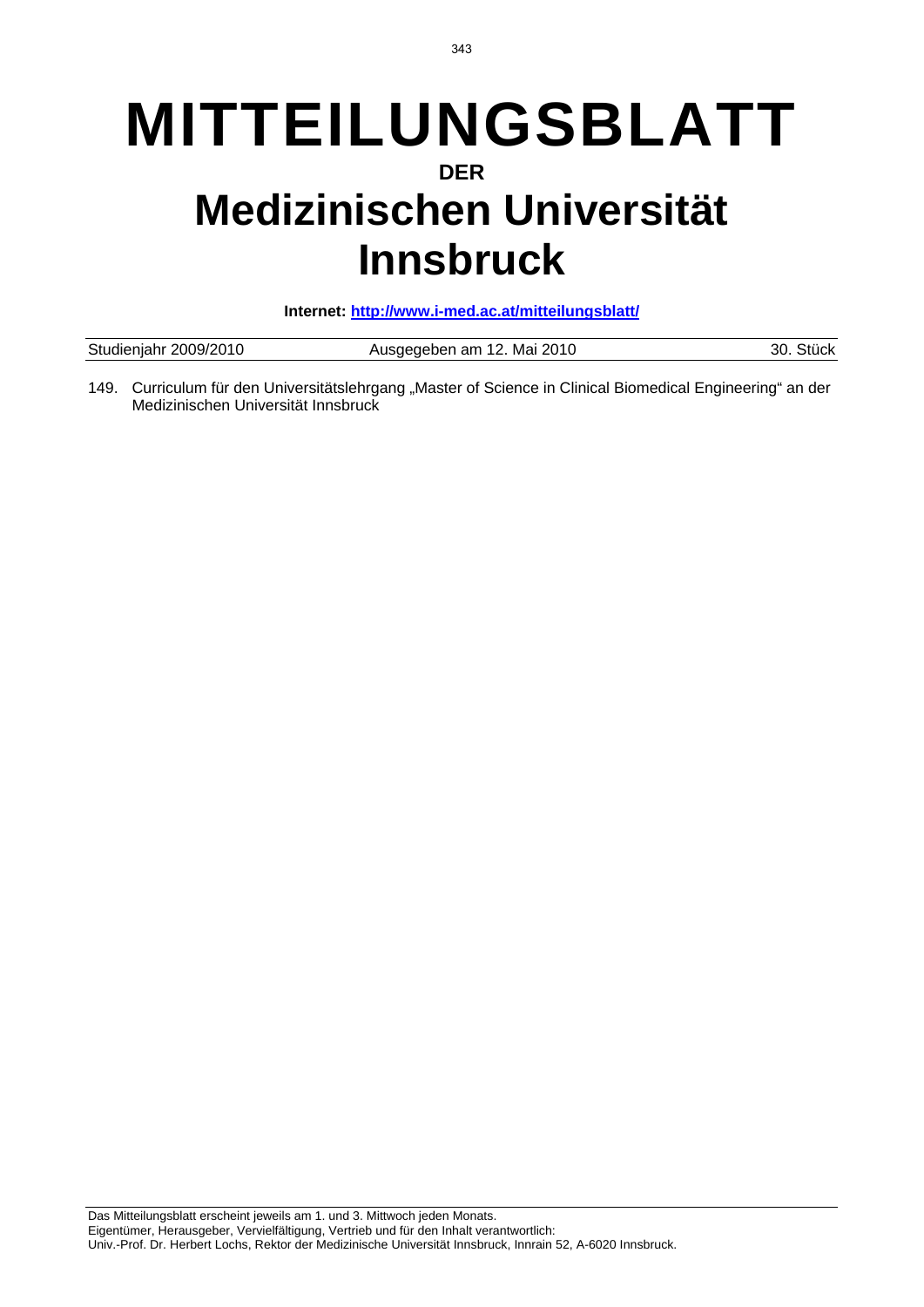## 149. Curriculum für den Universitätslehrgang "Master of Science in Clinical Biomedical Engineering" an der Medizinischen Universität Innsbruck

Der Senat hat in seiner Sitzung vom 5.5.2010 gemäß § 25 Abs 1 Z 10 iVm § 56 UG 2002 idgF folgendes Curriculum für den Universitätslehrgang "Master of Science in Clinical Biomedical Engineering" erlassen: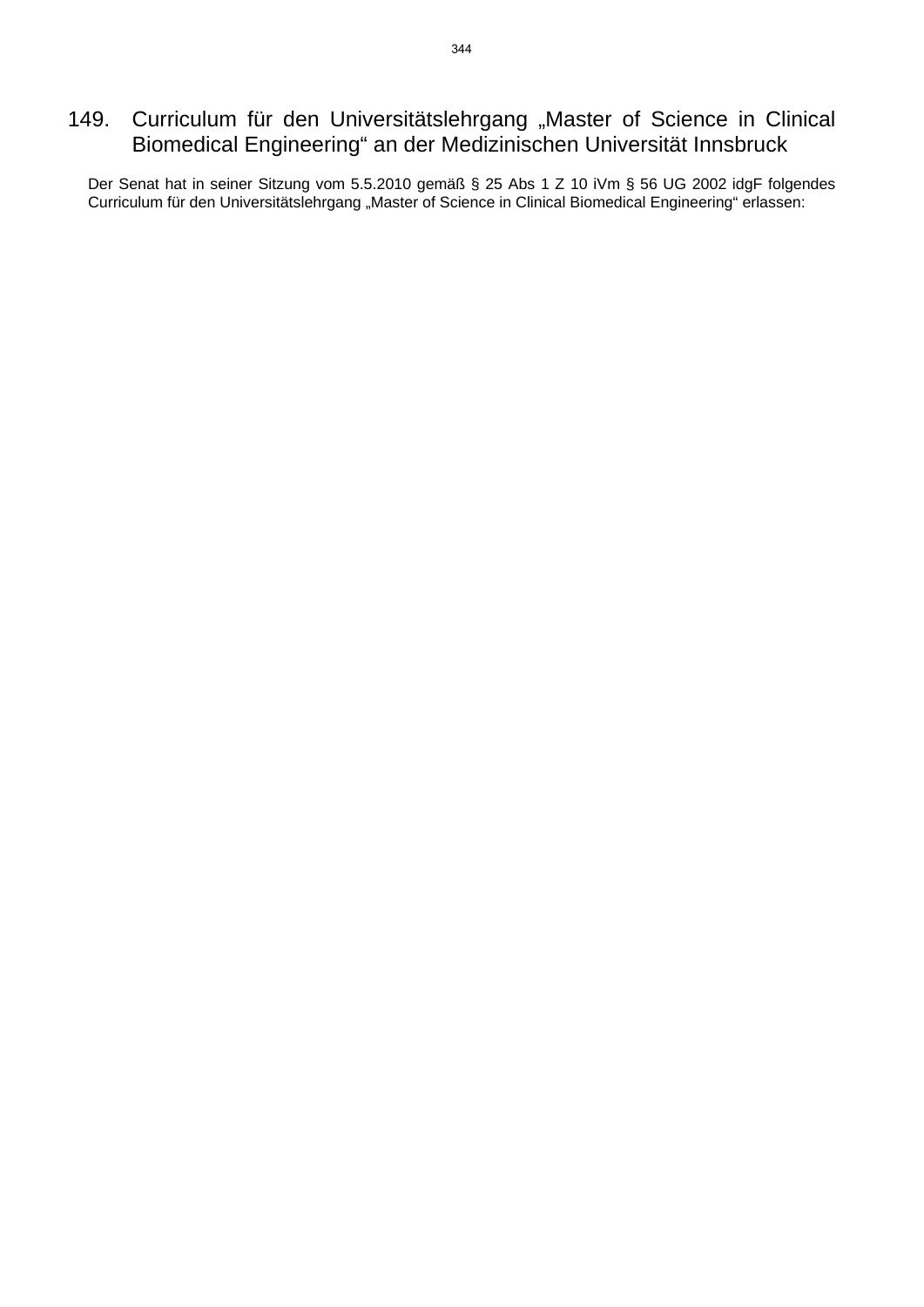*Master of Science in Clinical Biomedical Engineering*

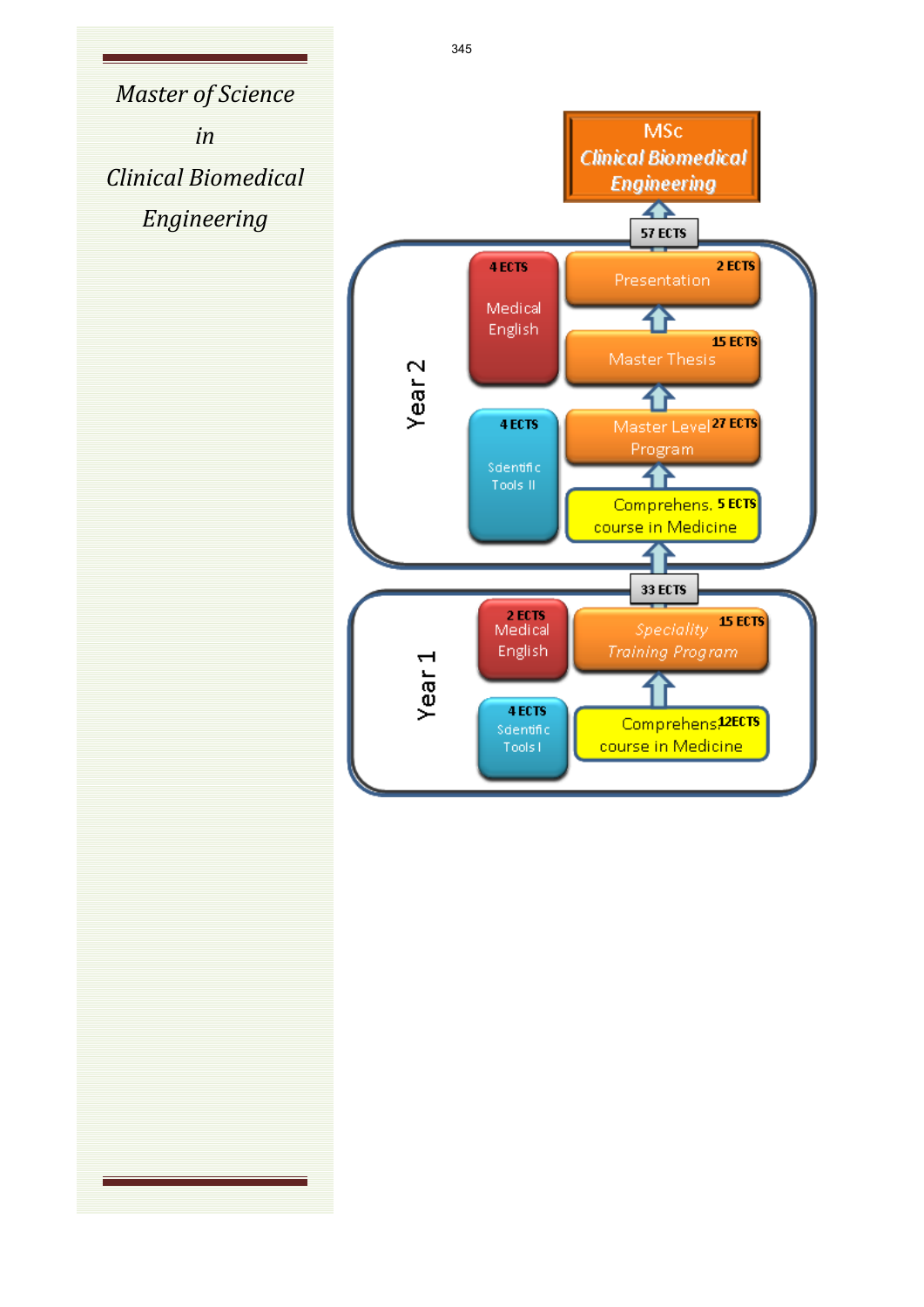#### **§ 1 Zielsetzung - Qualifikationsprofil**

Der Lehrgang "MSc Clinical Biomedical Engineering" richtet sich an Absolvent/innen technischer Studienrichtungen (Ingenieurswissenschaften, Elektrotechnik oÄ), die bereits Praxis in der Medizinproduktebranche sammeln konnten und ihr primäres Wissen im Bereich des Ingenieurwesens durch fundiertes Grundwissen der Medizin und des Bioengineerings erweitern wollen.

Ziel des Universitätslehrganges ist es, Absolvent/innen technischer Studienrichtungen, Wissen und Fertigkeiten im Bereich der Medizintechnik und der Biomechanik zu vermitteln. Die neu erworbenen Fähigkeiten versetzen die Absolvent/innen in die Lage, rasch, effizient und erfolgreich herausfordernde Aufgaben an der Schnittstelle von Medizin und Technik lösen zu können.

Der berufsbegleitend eingerichtete Lehrgang ist darauf ausgerichtet, mit einem hohen Praxisanteil medizinisches und medizintechnisches Wissen zu vermitteln. Insbesondere wird Augenmerk auf das klinisch technische Umfeld gelegt, welches das Arbeitsumfeld darstellt, in dem klinisch technische Lösungen primär zur Anwendung kommen.

Die vernetzte Zusammenarbeit von medizintechnischen und medizintechniknahen Arbeits- und Anwendungsgruppen an der Medizinischen Universität Innsbruck liefert praktische Einbindungsmöglichkeiten für die Teilnehmer/innen des Lehrganges, welche schlussendlich in innovativ hochwertigen Diplomarbeiten münden können.

Nach Abschluss des Universitätslehrgangs beherrschen die Absolvent/innen die Grundlagen und interdisziplinären Verknüpfungen beider Bereiche. Mit ihrer Master Thesis werden sie demonstriert haben, dass sie in der Lage sind, medizintechnische Lösungen mit hohem Innovationsgrad zu entwickeln. Durch die in diesem Lehrgang erworbenen Qualifikationen können die Absolvent/innen als Spezialisten an der zentralen Schnittstelle von Medizin und Technik auftreten.

#### **§ 2 Zulassung**

- (1) Die Aufnahme der Lehrgangsteilnehmer/innen ist erstmalig im Wintersemester 2011/12 geplant.
- (2) Aufnahmevoraussetzungen
	- In den Lehrgang können Personen mit folgenden Voraussetzungen aufgenommen werden: Absolvent/innen eines technischen Studiums im Ingenieurwesen, Maschinenbau, Elektrotechnik oder vergleichbare.
- (3) Aufnahmeverfahren und Zulassung
	- 1) Bewerbungen um die Aufnahme in den Universitätslehrgang sind unter Beifügung der erforderlichen Unterlagen (Antragsformular, Lebenslauf und Motivationsschreiben sowie Bestätigungen über Abschlüsse und/oder Berufserfahrung jeweils in beglaubigter Kopie) fristgerecht einzubringen. Die Fristen werden vor Semesterbeginn jedenfalls auf der Homepage der Medizinischen Universität Innsbruck und in anderen geeigneten Medien festgelegt und bekannt gegeben.
	- 2) Über die Aufnahme der Bewerber/innen entscheidet der/die Lehrgangsleiter/in auf der Grundlage der formalen Voraussetzungen und des Motivationsschreibens.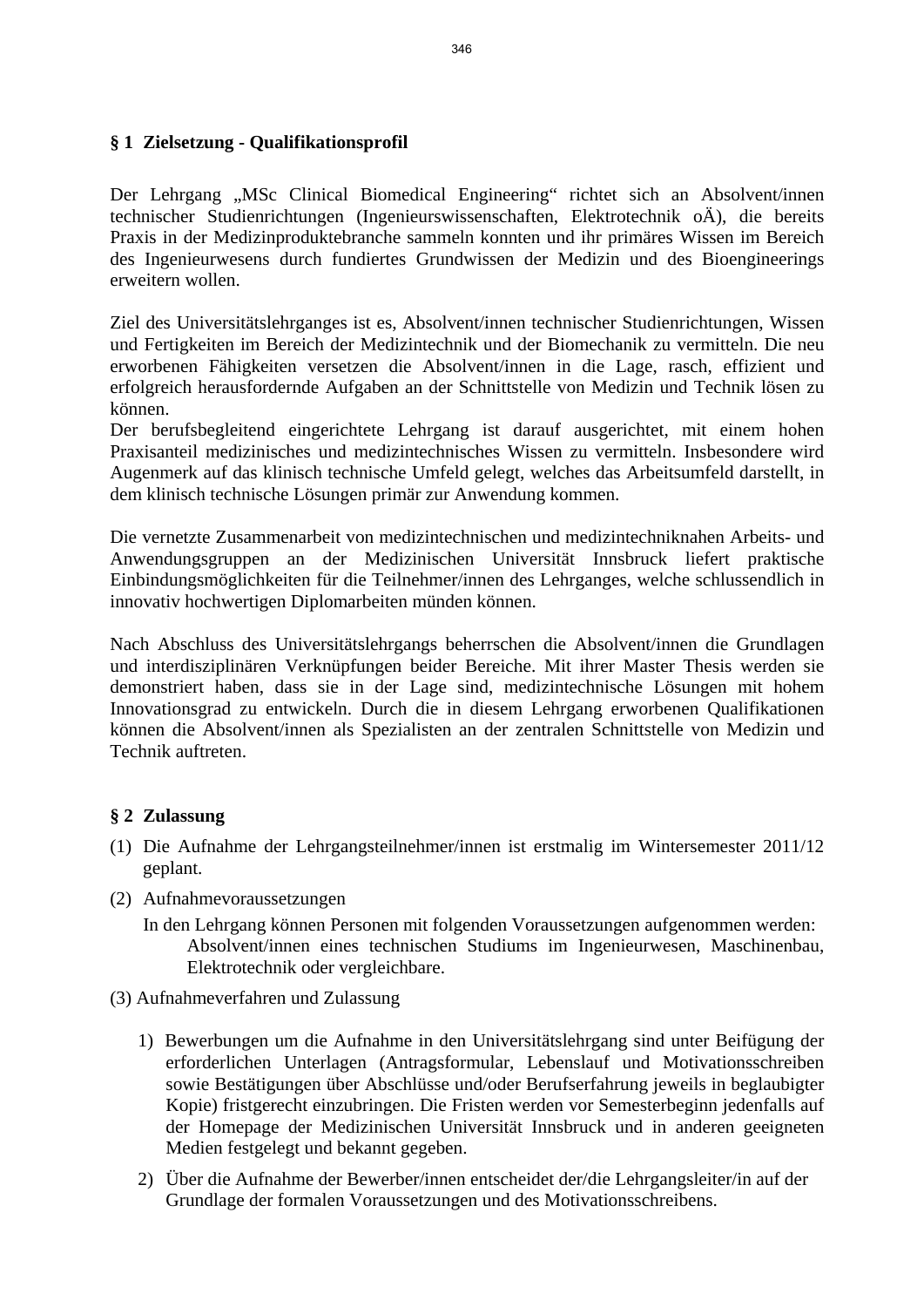3) Personen, die in den Lehrgang aufgenommen wurden und den Lehrgangsbeitrag entrichtet haben, sind vom Rektorat als außerordentliche Studierende an der Medizinischen Universität Innsbruck zuzulassen.

#### **§ 3 Dauer und Gliederung des Lehrgangs**

Der Universitätslehrgang umfasst 90 ECTS-Anrechnungspunkte. Das entspricht einer Studiendauer von 4 Semestern.

## **§ 4 Bezeichnung Beschreibung der Lernziele der Module**

- (1) Unterrichtssprache ist Englisch
- (2) Bei sämtlichen Modulen handelt es sich um Pflichtmodule.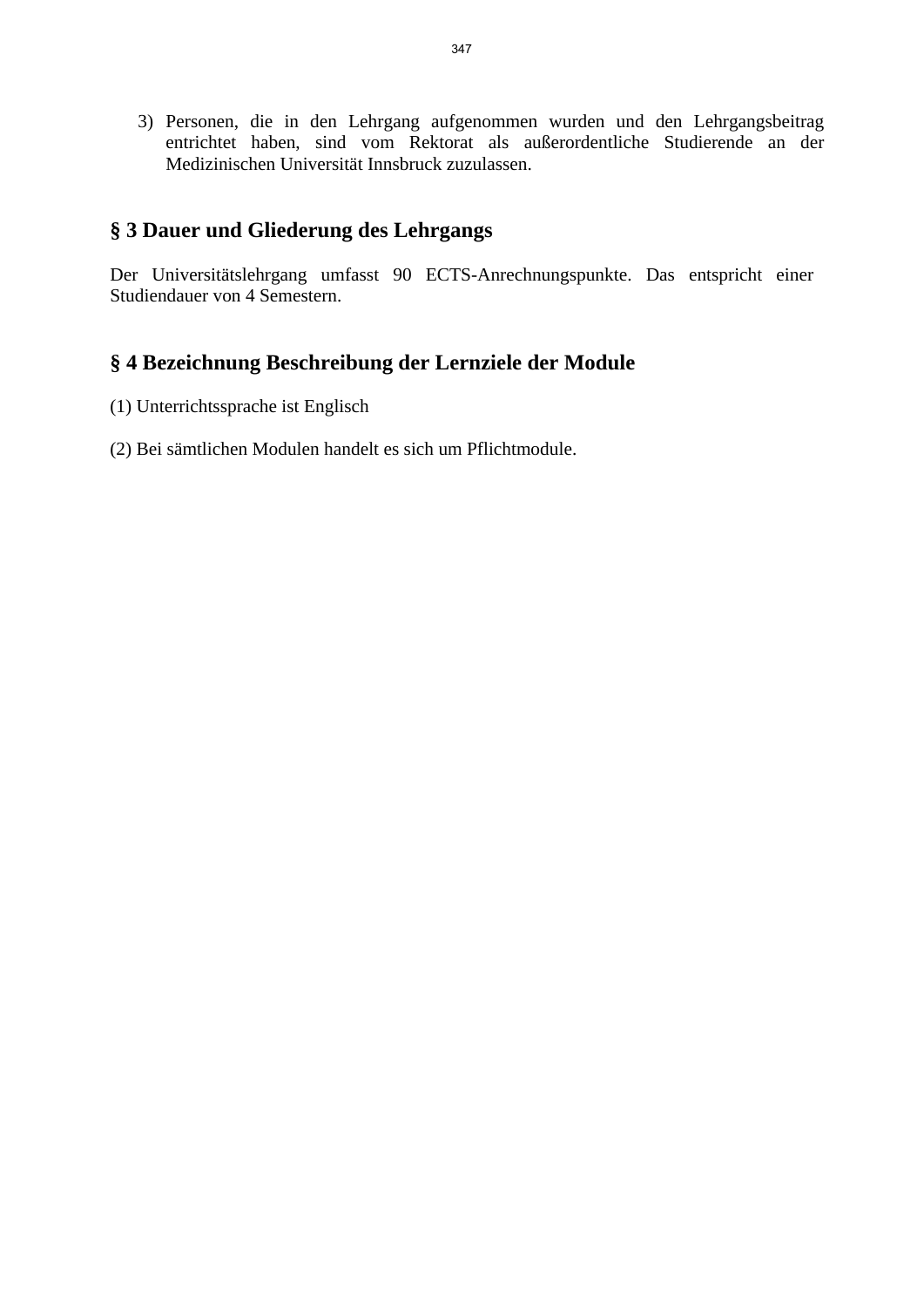*Master of Science in Clinical Biomedical Engineering*

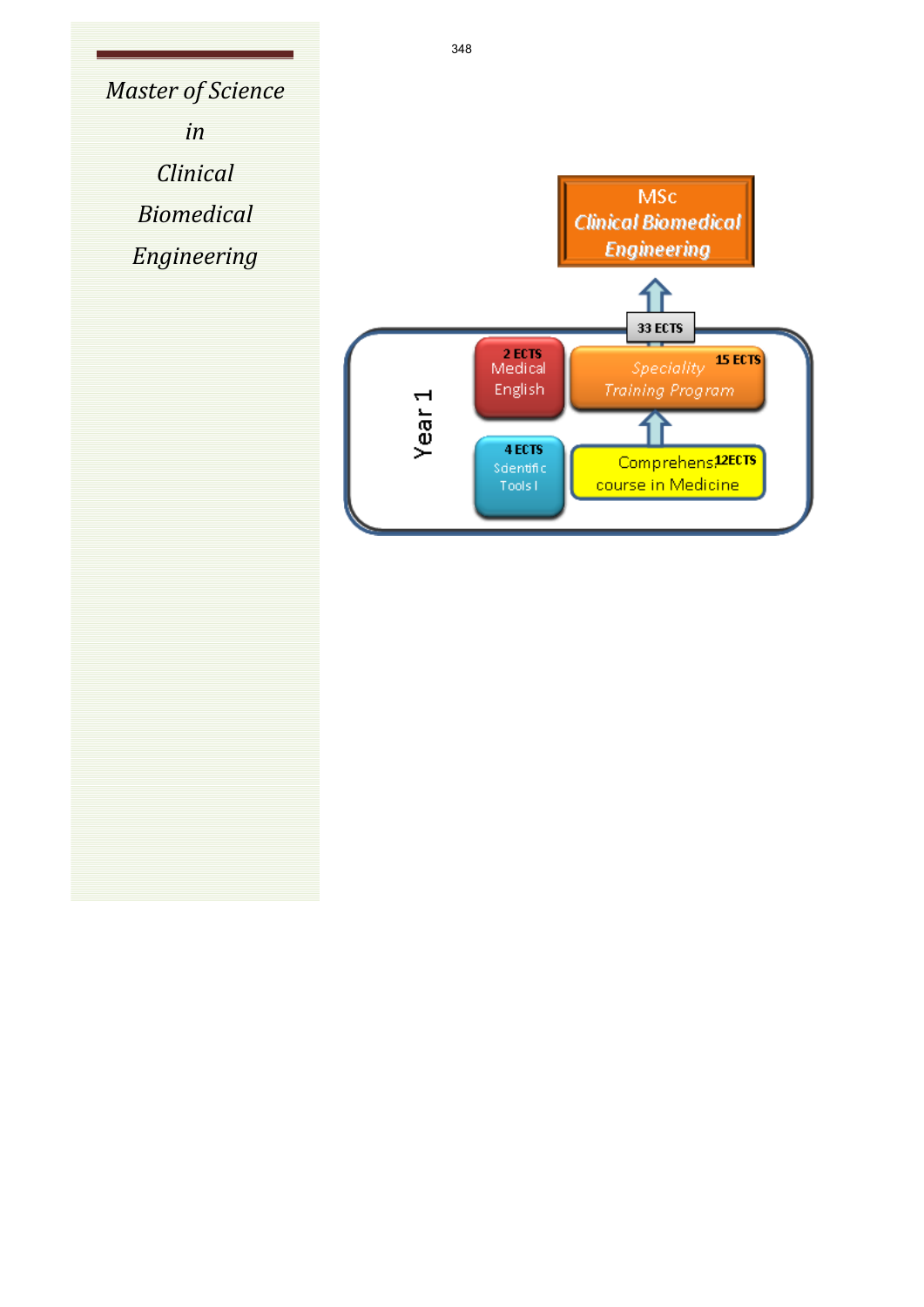| <b>Class Name</b>                                                  | <b>Content</b>                                                                                                                                                                                                                                                                                                                                                                                                                                         | <b>Overview</b>                                                                                                                                                                                                                                                                                                                                                                                                                                      | <b>Notes</b>                                                                                                                                                                                                                                                                                                                                                                                                                                                                                                                                                                                                                   |
|--------------------------------------------------------------------|--------------------------------------------------------------------------------------------------------------------------------------------------------------------------------------------------------------------------------------------------------------------------------------------------------------------------------------------------------------------------------------------------------------------------------------------------------|------------------------------------------------------------------------------------------------------------------------------------------------------------------------------------------------------------------------------------------------------------------------------------------------------------------------------------------------------------------------------------------------------------------------------------------------------|--------------------------------------------------------------------------------------------------------------------------------------------------------------------------------------------------------------------------------------------------------------------------------------------------------------------------------------------------------------------------------------------------------------------------------------------------------------------------------------------------------------------------------------------------------------------------------------------------------------------------------|
| <b>Medical English</b>                                             | <b>Basic grammar</b> –                                                                                                                                                                                                                                                                                                                                                                                                                                 | After completing this                                                                                                                                                                                                                                                                                                                                                                                                                                | This is an English                                                                                                                                                                                                                                                                                                                                                                                                                                                                                                                                                                                                             |
| 2 ECTS                                                             | usage review: nouns,<br>pronouns, verbs,<br>adjectives, adverbs<br><b>Punctuation</b> –<br>appropriate usage of<br>commas, semi-colons,<br>colons, dashes,<br>apostrophes,<br>quotation marks<br><b>Spelling</b> – commonly<br>misspelled and<br>misused words<br><b>Sentence logic and</b><br>$clarity - writing$<br>clearly and concisely<br><b>Compliant</b><br>$L$ anguage $-$<br>The legal and<br>regulatory<br>implications of<br>specific words | course, students will be<br>able to:<br>1) Identify correct<br>or incorrect<br>usage of nouns,<br>punctuation,<br>spelling, and<br>sentence<br>structure.<br>2) Edit sentences<br>using correct<br>grammar and<br>punctuation.<br>3) Recognize when<br>a sentence is<br>unclear and know<br>how to rewrite<br>the sentence for<br>clarity.<br>4) Identify and<br>correct non-<br>compliant<br>language in an<br>article, abstract,<br>or manuscript. | review and<br>"polishing" course.<br>It is assumed<br>students will enter<br>the course with basic<br>fluency in English.<br>Each student will<br>need the full version<br>of Adobe 8.0 to<br>review and edit<br>documents. Some<br>homework<br>assignments will<br>require electronic<br>editing of<br>documents. For<br>other homework<br>assignments, the<br>student will need to<br>print out the<br>document, edit it<br>according to the<br>directions, save it as<br>a PDF, and e-mail it<br>back to the course<br>instructor.<br>All instruction and<br>homework materials<br>will relate to the<br>field of medicine. |
|                                                                    |                                                                                                                                                                                                                                                                                                                                                                                                                                                        |                                                                                                                                                                                                                                                                                                                                                                                                                                                      |                                                                                                                                                                                                                                                                                                                                                                                                                                                                                                                                                                                                                                |
| <b>Scientific Tools</b><br>Ia<br><b>Basic Statistics</b><br>3 ECTS | <b>Basic biostatistical</b><br><b>terminology</b> – mean,<br>median, mode, power,<br>significance, p value,<br>Type I error, Type II<br>error, confidence                                                                                                                                                                                                                                                                                              | After completing this<br>course, students will be<br>able to:<br>1) Define and use<br>correctly basic<br>statistical                                                                                                                                                                                                                                                                                                                                 | This course is<br>designed for the non-<br>scientist. No<br>statistical software is<br>required for this<br>course.                                                                                                                                                                                                                                                                                                                                                                                                                                                                                                            |
|                                                                    | intervals, clinical<br>significance vs.<br>statistical<br>significance,<br>regression analysis,<br>etc.<br><b>How to report</b><br>statistics in medicine<br>- when and how to                                                                                                                                                                                                                                                                         | terminology<br><b>Report statistics</b><br>2)<br>correctly in<br>journal articles<br>and abstracts<br>3) Determine when<br>to report statistics<br>in verbal and/or<br>graphical or                                                                                                                                                                                                                                                                  |                                                                                                                                                                                                                                                                                                                                                                                                                                                                                                                                                                                                                                |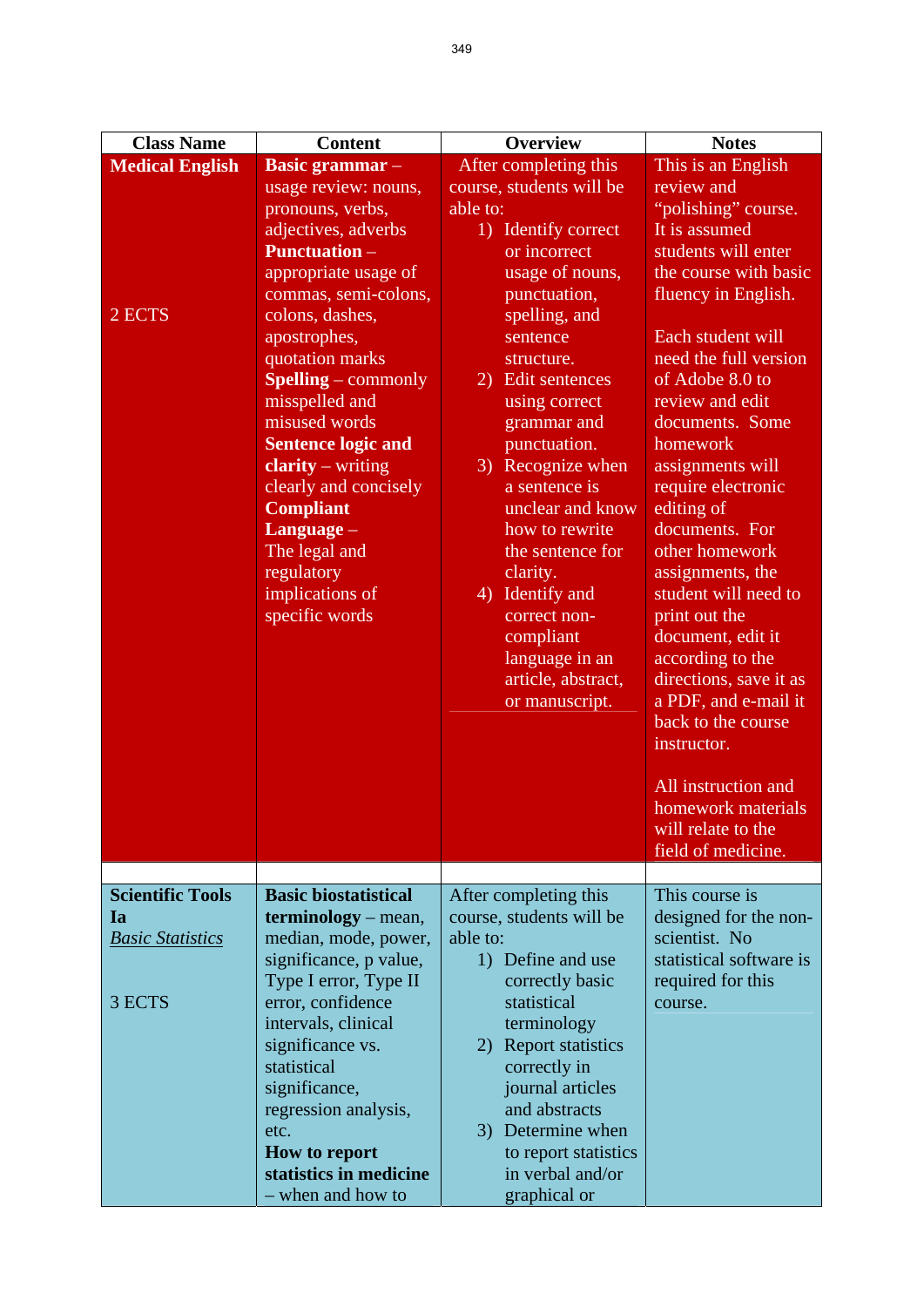|                                                                          | report statistics in<br>text, when and how to<br>report statistics using<br>graphs, how to choose<br>the right type of graph<br>or table<br><b>Determining</b><br>appropriate sample<br>size and study power<br>- how to ensure<br>significance can be<br>achieved from<br>analyzing study<br>results | tabular form<br>Choose the best<br>4)<br>graphical or<br>tabular method<br>for reporting<br>statistical<br>outcomes<br>5) Identify the<br>methods needed<br>to correctly<br>determine<br>appropriate<br>sample size and<br>study power<br>before a study is<br>begun                                                                                                                                                                 |                                                                                                                                                          |
|--------------------------------------------------------------------------|-------------------------------------------------------------------------------------------------------------------------------------------------------------------------------------------------------------------------------------------------------------------------------------------------------|--------------------------------------------------------------------------------------------------------------------------------------------------------------------------------------------------------------------------------------------------------------------------------------------------------------------------------------------------------------------------------------------------------------------------------------|----------------------------------------------------------------------------------------------------------------------------------------------------------|
| <b>Scientific Tools</b><br><b>Ib</b><br><b>Presenting Data</b><br>1 ECTS | Charts, tables,<br>$graphs - using the$<br>correct media to<br>report data<br>Designing posters -<br>choosing the best<br>layout to convey the<br>message<br><b>PowerPoint</b><br>presentations – how<br>to create high impact<br>slides                                                              | After completing this<br>course, students will be<br>able to:<br>1) Select the correct<br>medium in which<br>to display data<br>from a scientific<br>study<br>2) Evaluate the text,<br>data and images<br>for a scientific<br>poster and<br>determine the<br>most appropriate<br>design layout<br>3) Create clear,<br>succinct, high<br>impact<br>PowerPoint<br>presentations to<br>report study<br>progress and/or<br>study results | Students will need to<br>have PowerPoint<br>software for this<br>course and will need<br>to have a basic<br>understanding of<br>PowerPoint<br>functions. |
| <b>General</b><br><b>Anatomy and</b><br><b>Physiology</b><br>2 ECTS      | <b>Basic principles of</b><br>human anatomy.<br><b>Overview of anatomic</b><br>systems in<br>morphology and their<br>normal functioning.                                                                                                                                                              | After completing this<br>course, students will be<br>able to:<br>1) Describe the<br>normal anatomy<br>of the human<br>body<br>2) Describe the                                                                                                                                                                                                                                                                                        | This course will use<br>anatomic samples for<br>visualization<br>purposes.                                                                               |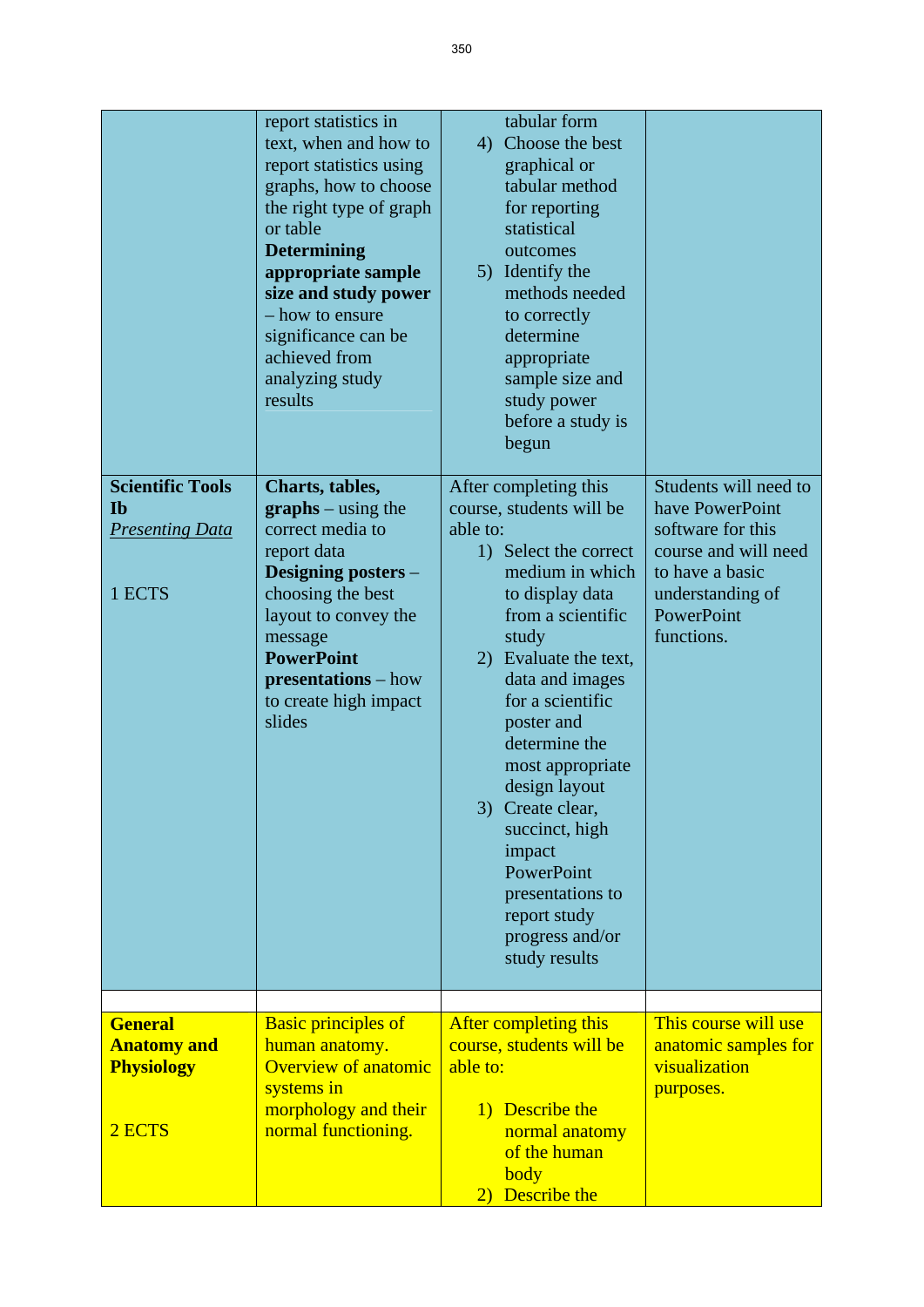| <b>Head / CNS</b><br>2 ECTS<br><b>Thorax</b><br><b>/Abdomen</b> | Normal anatomy and<br>physiology of the<br>brain and the CNS<br>pathologies will be<br>discussed. Several<br>treatment options will<br>be introduced and<br>explained.<br><b>ENT</b> as well as other<br>aspects of the face<br>will be covered.<br><b>Based on the normal</b><br>anatomy and | normal<br>physiology of the<br>fundamental<br>biological<br>systems in the<br>human body<br>After completing this<br>course, students will be<br>able to:<br>1) Describe<br>pathologies of<br>the brain, the<br><b>CNS</b> and the face<br>2) Identify several<br>treatment options<br>and strategies<br>After completing this<br>course, students will be |  |
|-----------------------------------------------------------------|-----------------------------------------------------------------------------------------------------------------------------------------------------------------------------------------------------------------------------------------------------------------------------------------------|------------------------------------------------------------------------------------------------------------------------------------------------------------------------------------------------------------------------------------------------------------------------------------------------------------------------------------------------------------|--|
| 2 ECTS                                                          | physiology of the<br>thorax and abdomen<br>pathologies will be<br>discussed. Several<br>treatment options will<br>be introduced and<br>explained.                                                                                                                                             | able to:<br>1) Describe<br>pathologies of<br>the thorax and<br>abdomen<br>2) Identify several<br>treatment options<br>and strategies                                                                                                                                                                                                                       |  |
| <b>Musculoskeletal</b>                                          | Pathologies of the                                                                                                                                                                                                                                                                            | After completing this                                                                                                                                                                                                                                                                                                                                      |  |
| <b>System</b><br>2 ECTS                                         | musculoskeletal<br>system as well as<br>several treatment<br>strategies will be<br>discussed. This will<br>include diseases,<br>degenerative diseases,<br>injuries to the<br>musculoskeletal<br>system                                                                                        | course, students will be<br>able to:<br>1) Describe<br>pathologies of<br>the<br>musculoskeletal<br>system<br>2) Identify several<br>treatment options<br>and strategies                                                                                                                                                                                    |  |
| <b>Radiation in</b>                                             | This course will                                                                                                                                                                                                                                                                              | After completing this                                                                                                                                                                                                                                                                                                                                      |  |
| <b>Medicine and</b><br><b>Radiology</b>                         | elaborate on using<br>radiation as a                                                                                                                                                                                                                                                          | course, students will be<br>able to:                                                                                                                                                                                                                                                                                                                       |  |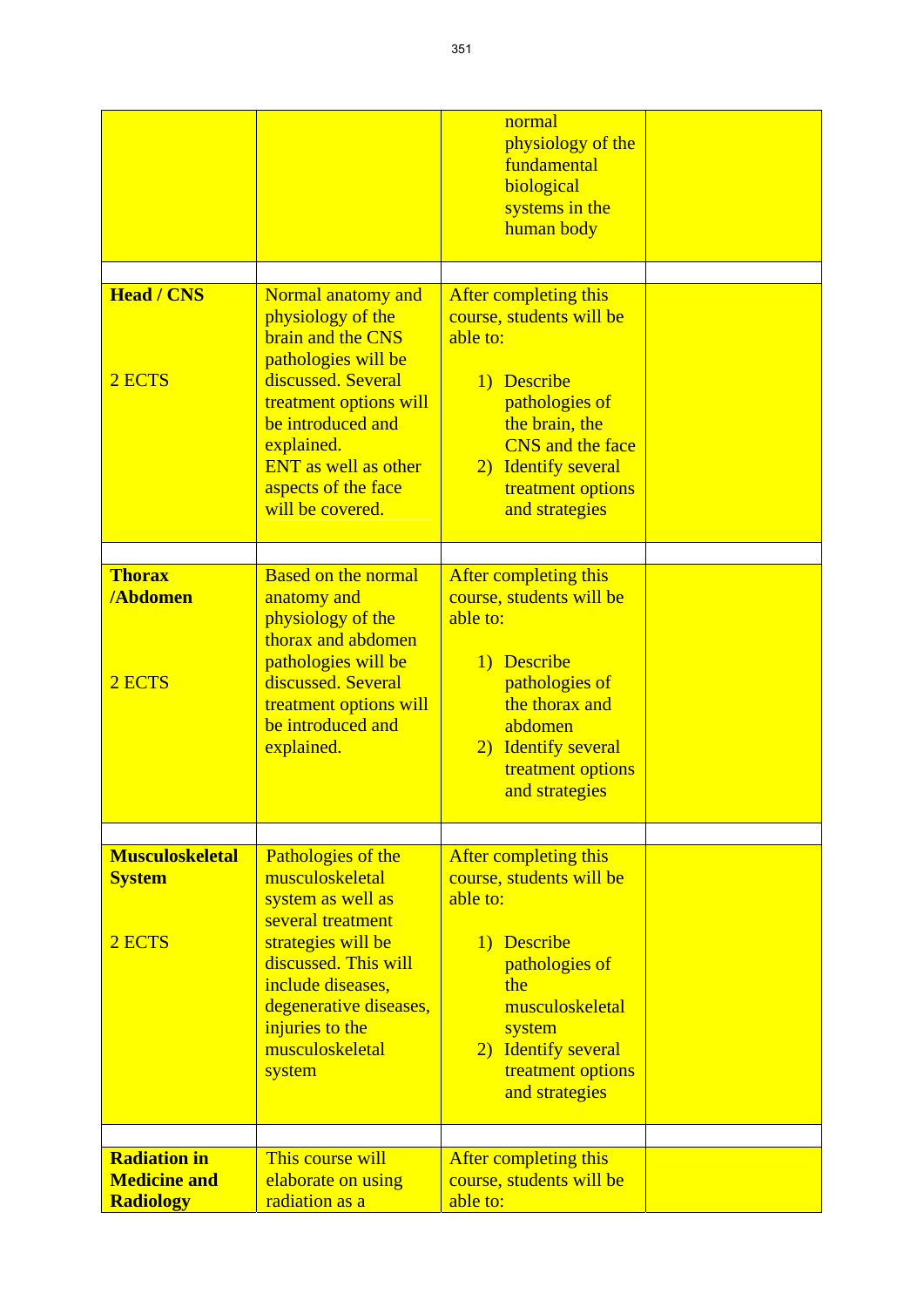| 1 ECTS                                                                     | fundamental system<br>in the diagnosis and<br>treatment of a wide<br>range of pathologies.<br>Physics of radiation<br>will be covered as<br>well.                                                                | 1) Describe the<br>impact of<br>radiation as a<br>diagnostic and<br>treatment tool<br>2) Explain the<br>safety issues<br>involved with<br>using radiology<br>as a diagnostic<br>tool                                                                                                    |  |
|----------------------------------------------------------------------------|------------------------------------------------------------------------------------------------------------------------------------------------------------------------------------------------------------------|-----------------------------------------------------------------------------------------------------------------------------------------------------------------------------------------------------------------------------------------------------------------------------------------|--|
|                                                                            |                                                                                                                                                                                                                  |                                                                                                                                                                                                                                                                                         |  |
| <b>Anesthesia/</b><br><b>Intensive Care</b><br>1 ECTS                      | This will include<br>surgical anesthesia as<br>well as pain<br>management<br>treatments. Primary<br>focus will be on<br>intensive care<br>medicine for<br>postoperative<br>treatment and<br>emergency medicine.  | After completing this<br>course, students will be<br>able to:<br><b>Describe how</b><br>anesthesia is used<br>differently for<br>intensive care,<br>postoperative<br>care, and<br>emergency<br>medicine cases<br>and explain why.                                                       |  |
|                                                                            |                                                                                                                                                                                                                  |                                                                                                                                                                                                                                                                                         |  |
| <b>Infection /</b><br><b>Transmission /</b><br><b>Protection</b><br>1 ECTS | <b>Basic principles of</b><br>infections, infectious<br>agents, transmission<br>and transmissible<br>diseases will be<br>explained. Protection<br>against transmission<br>and infection will be<br>a main focus. | After completing this<br>course, students will be<br>able to:<br>1) Describe the<br>process of<br>infection and<br>transmission<br>2) Explain why<br>infectious<br>diseases are an<br>important field of<br>medical research<br>and writing<br>3) Know how to<br>avoid<br>contamination |  |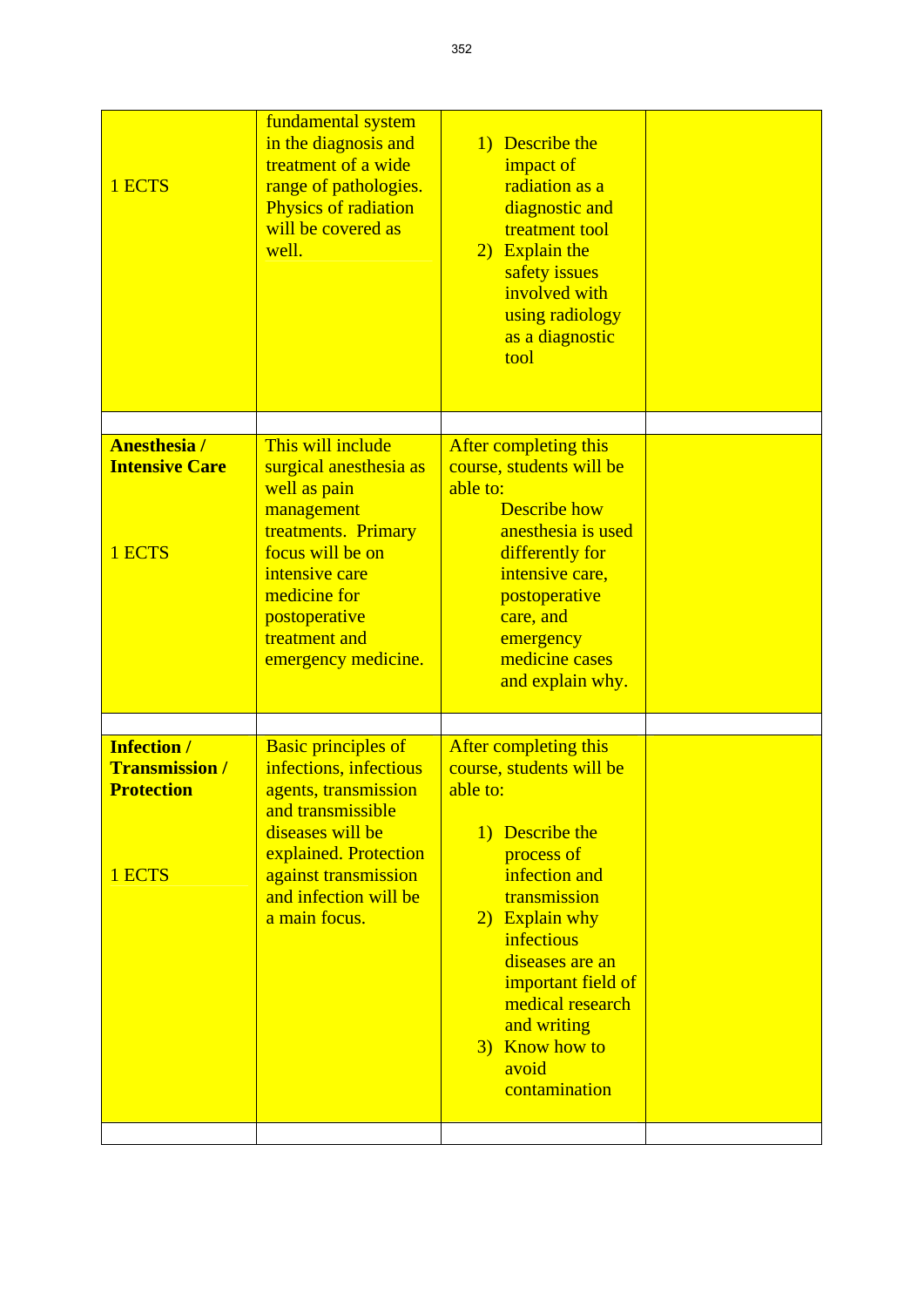| <b>Working in the</b><br><b>Hospital</b><br><b>Environment</b><br>1 ECTS | In order to understand<br>academic medicine it is<br>necessary to understand<br>how a hospital system<br>functions. Roles,<br>interactions and behavior<br>in this critical<br>environment will be<br>explained and trained.                                                      | After completing this<br>course, students will be<br>able to:<br>1) Explain how a<br>hospital works<br>and identify the<br>internal structure<br>of a hospital<br>2) Describe the<br>roles and<br>responsibilities<br>of the different<br>departments                                                                              |  |
|--------------------------------------------------------------------------|-----------------------------------------------------------------------------------------------------------------------------------------------------------------------------------------------------------------------------------------------------------------------------------|------------------------------------------------------------------------------------------------------------------------------------------------------------------------------------------------------------------------------------------------------------------------------------------------------------------------------------|--|
| <b>Grant Writing</b><br><b>Components of</b><br>grant writing<br>4 ECTS  | How to find funding<br>within the Austrian<br>scientific funding system,<br>maximizing the "potential"<br>impact" of a proposal,<br>writing the abstract,<br>writing the background,<br>defining the need, the<br>timeline, budget, evaluate<br>tools to measure success,<br>etc. | After completing this<br>section, students will be<br>able to:<br>1) Locate non-EU<br>and EU (FP7)<br>funding sources<br>2) Define and<br>explain the<br>components of a<br>grant proposal<br>3) Maximize the<br>impact potential<br>of a grant<br>proposal<br>4) Outline and<br>write the core<br>sections of a<br>grant proposal |  |
|                                                                          |                                                                                                                                                                                                                                                                                   |                                                                                                                                                                                                                                                                                                                                    |  |
| <b>Biomechanics</b><br>4 ECTS                                            | <b>Biomechanics</b><br>Mechanical<br>characteristics of<br>biological<br>materials: Bone,<br>cartilage and<br>muscle tissue. The<br>biomechanics of<br>joints and their<br>replacement by<br>prostheses: Hip,<br>knee, ankle,<br>shoulder and<br>elbow.<br><b>Biomechanics of</b> | This course gives an<br>overview of the range<br>of applications of<br>biomechanics and basic<br>knowledge of project<br>planning and<br>construction of<br>biomechanical systems.                                                                                                                                                 |  |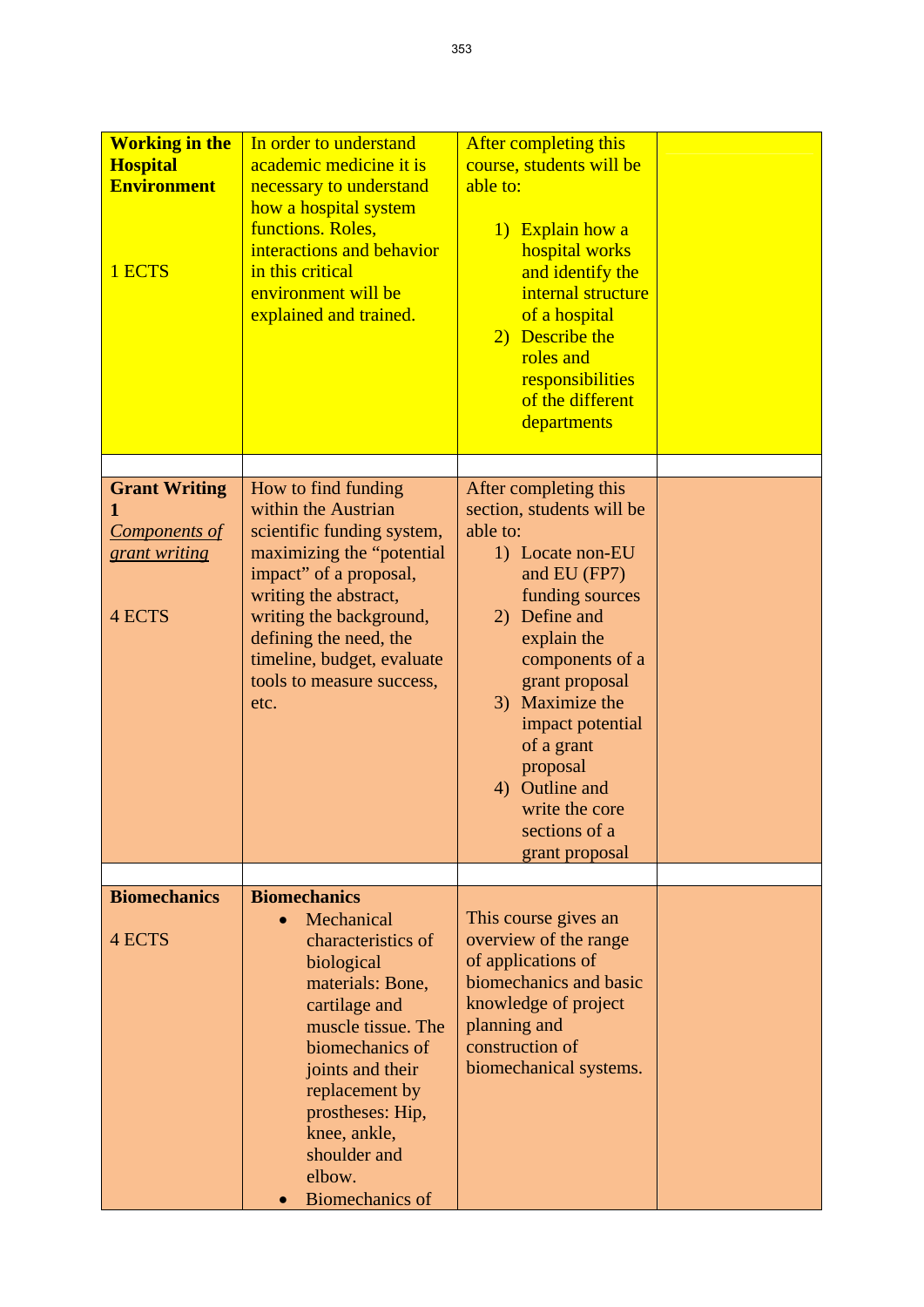|                                                       | the spine and<br>prosthesis of the<br>intervertebral<br>discs.<br>Orthopedic braces<br>$\bullet$<br>Prostheses for leg<br>$\bullet$<br>and arm amputees.<br><b>Biomechanics</b> in<br>$\bullet$<br>urology<br>Dental prostheses<br>$\bullet$<br>Trauma<br>$\bullet$<br>biomechanics.<br><b>Characteristics of</b><br>crash-test-<br>dummies<br>Ergonomics<br>$\bullet$                                                                                                                                                                                                                                                                                                           |                                                                                                                                                                                                      |                                                                                                                                                                                                                                           |
|-------------------------------------------------------|----------------------------------------------------------------------------------------------------------------------------------------------------------------------------------------------------------------------------------------------------------------------------------------------------------------------------------------------------------------------------------------------------------------------------------------------------------------------------------------------------------------------------------------------------------------------------------------------------------------------------------------------------------------------------------|------------------------------------------------------------------------------------------------------------------------------------------------------------------------------------------------------|-------------------------------------------------------------------------------------------------------------------------------------------------------------------------------------------------------------------------------------------|
| <b>Imaging</b><br>techniques in<br>medicine<br>2 ECTS | <b>Imaging techniques in</b><br>medicine:<br>Physical<br>$\bullet$<br>characteristics of<br>images for clinical<br>purposes<br>Principles of<br>$\bullet$<br>ultrasound.<br>Echography and<br>doppler<br>sonographs. Tools<br>with continuous or<br>pulsating pulse-<br>echoes. Different<br>probes and<br>strategies for<br>visualization of<br>information.<br>Visualization via<br>second generation<br>contrast agents.<br><b>Biological effects</b><br>of ultrasound.<br><b>Ultrasound for</b><br>therapeutic<br>purposes.<br>The physical<br>$\bullet$<br>principles of x-<br>rays. Interaction<br>between x-rays<br>and various<br>materials. Short<br>term and long term | The aim of the course is<br>to familiarize the<br>students with the basic<br>application, standards<br>and maintenance of the<br>most common electro-<br>medical therapeutic and<br>diagnostic tools | To achieve this<br>goal the basic<br>European norms<br>for medical<br>equipment will be<br>covered with a<br>closer look at more<br>specific norms and<br>guidelines for the<br>proper use and<br>maintenance<br>following after<br>that. |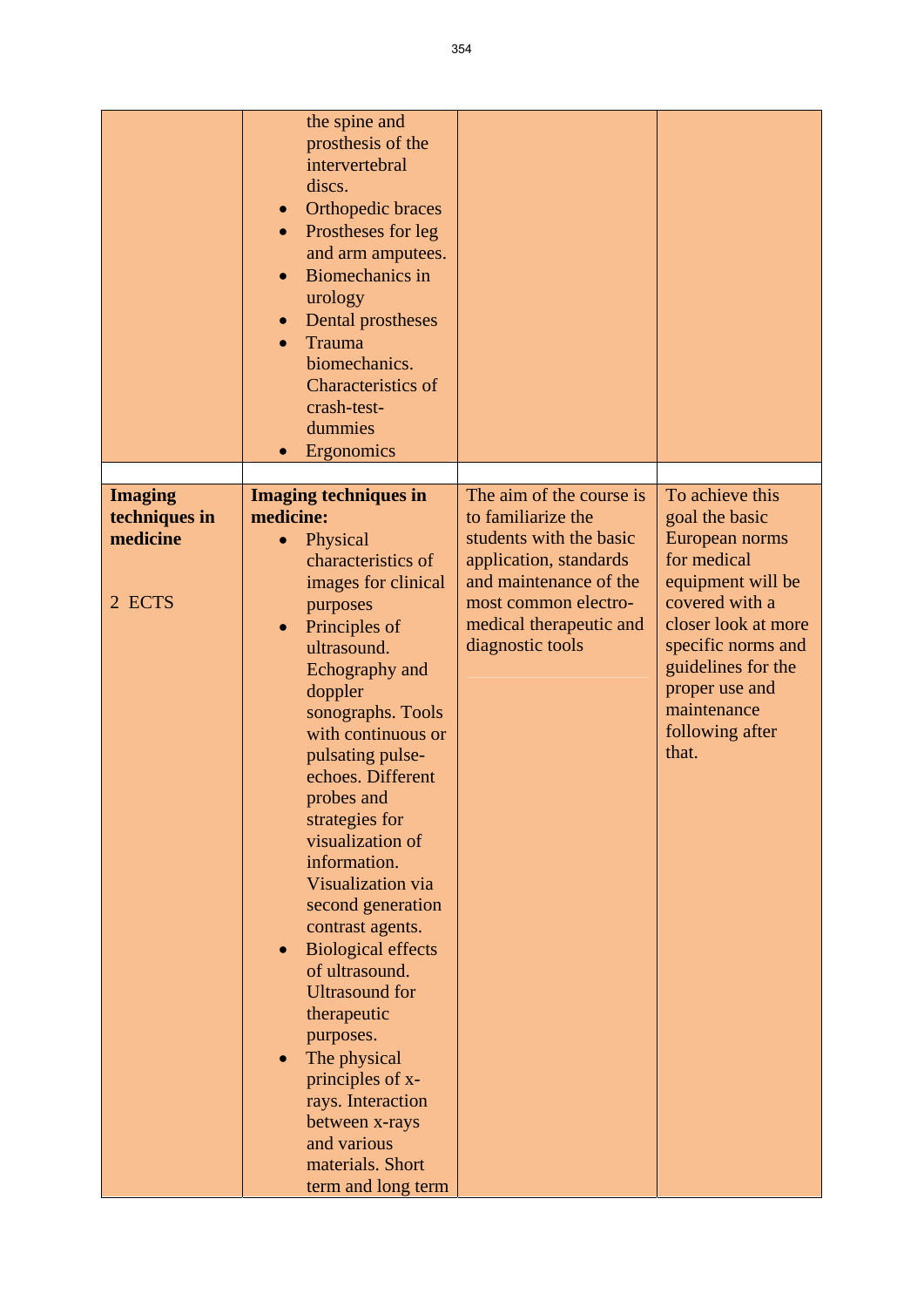|                     | health risks.                    |             |  |
|---------------------|----------------------------------|-------------|--|
|                     | Protection from x-               |             |  |
|                     | rays.                            |             |  |
|                     | Devices for<br>$\bullet$         |             |  |
|                     | radiology. Digital               |             |  |
|                     |                                  |             |  |
|                     | radiology. Proper                |             |  |
|                     | use of radio                     |             |  |
|                     | contrast agents.                 |             |  |
|                     | Norms for                        |             |  |
|                     | radiology.                       |             |  |
|                     | Tomographic<br>$\bullet$         |             |  |
|                     |                                  |             |  |
|                     | imaging.                         |             |  |
|                     | Computer                         |             |  |
|                     | tomography.                      |             |  |
|                     | Norms for                        |             |  |
|                     | computer                         |             |  |
|                     | tomography.                      |             |  |
|                     | Physical principles<br>$\bullet$ |             |  |
|                     | of gamma-rays.                   |             |  |
|                     |                                  |             |  |
|                     | Interaction                      |             |  |
|                     | between gamma-                   |             |  |
|                     | rays and materials.              |             |  |
|                     | Radioactivity and                |             |  |
|                     | decay of                         |             |  |
|                     | radioactive                      |             |  |
|                     | materials.                       |             |  |
|                     |                                  |             |  |
|                     | <b>Machines</b> for<br>$\bullet$ |             |  |
|                     | nuclear medicine.                |             |  |
|                     | Gamma-camera                     |             |  |
|                     | und it's clinical                |             |  |
|                     | application.                     |             |  |
|                     | SPECT and PET.                   |             |  |
|                     | Magnetic                         |             |  |
|                     | resonance                        |             |  |
|                     |                                  |             |  |
|                     | imaging.                         |             |  |
|                     | <b>Magnetism and</b>             |             |  |
|                     | resonance. MR-                   |             |  |
|                     | Sequencing.                      |             |  |
|                     | Relaxation                       |             |  |
|                     | mechanisms of                    |             |  |
|                     | materials                        |             |  |
|                     |                                  |             |  |
|                     | Magentic resonance               |             |  |
|                     | devices                          |             |  |
|                     |                                  |             |  |
|                     | Morphologic and                  |             |  |
|                     | functional studies. Use of       |             |  |
|                     | contrast agents. Norms           |             |  |
|                     |                                  |             |  |
| <b>Biomaterials</b> | <b>Biomaterials</b>              |             |  |
|                     | This course presents an          | Through the |  |
|                     | overview of the problems         | knowledge   |  |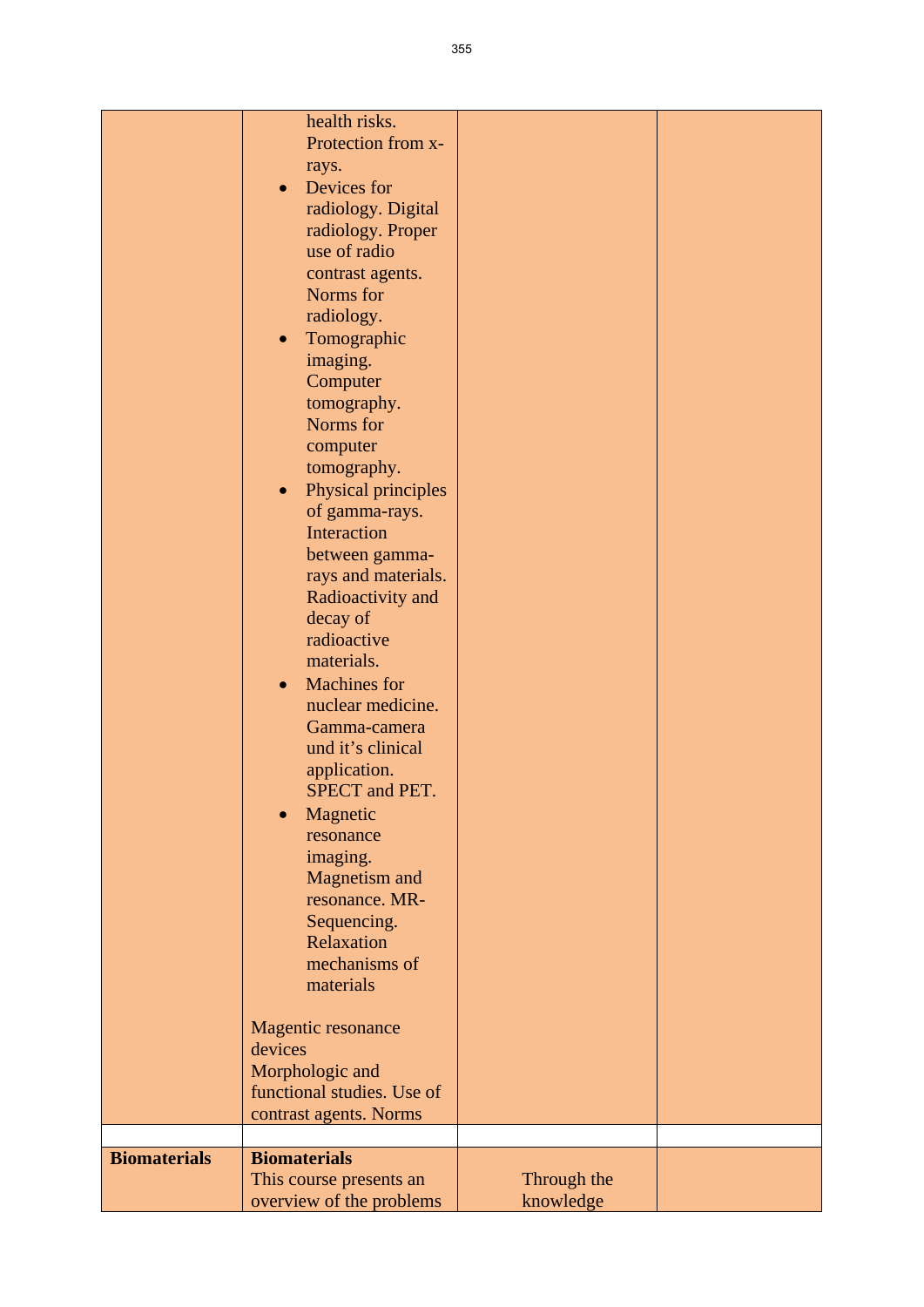| 2 ECTS                                               | in the characterization,<br>project design and<br>application of materials<br>for bio-medical purposes.<br>One major emphasis will<br>be on the selection of<br>materials for different<br>applications based on<br>their structural properties.<br>The definitions of<br>toxicity, biocompatibility<br>and bioactivity will be<br>discussed as well as how<br>biological structures react<br>to foreign substances.<br>Contact areas of implants<br>and biological structures.<br>The issues in various<br>areas of interest in<br>medical technology will<br>be described: the<br>cardiovascular system,<br>orthopedics, prosthetic<br>dentistry, surgery,<br>artificial organs, soft<br>tissue implants.<br><b>Relationships between</b><br>structure and<br>physiochemical properties<br>of the most important<br>classes of materials:<br>metals and alloys,<br>polymers, bioinert and<br>bioactive ceramics,<br>glasses and crystals,<br>composite materials,<br>biological materials | acquired the<br>students will be<br>able to choose<br>the right<br>material for a<br>given end.<br>Competence and<br>know-how play<br>a pivotal role<br>when it comes to<br>project design<br>and evaluation<br>of medical<br>technology. |  |
|------------------------------------------------------|---------------------------------------------------------------------------------------------------------------------------------------------------------------------------------------------------------------------------------------------------------------------------------------------------------------------------------------------------------------------------------------------------------------------------------------------------------------------------------------------------------------------------------------------------------------------------------------------------------------------------------------------------------------------------------------------------------------------------------------------------------------------------------------------------------------------------------------------------------------------------------------------------------------------------------------------------------------------------------------------|-------------------------------------------------------------------------------------------------------------------------------------------------------------------------------------------------------------------------------------------|--|
| <b>Management</b><br>of medical<br>devices<br>1 ECTS | <b>Management of medical</b><br>devices:<br>Maintenance<br>$\bullet$<br>procedures, safety<br>examinations,<br>functional testing,<br>replacement of the<br>device<br>Health care<br>technology<br>assessment, risk<br>management,                                                                                                                                                                                                                                                                                                                                                                                                                                                                                                                                                                                                                                                                                                                                                          | Work flow diagrams<br>System thinking,<br>iThink                                                                                                                                                                                          |  |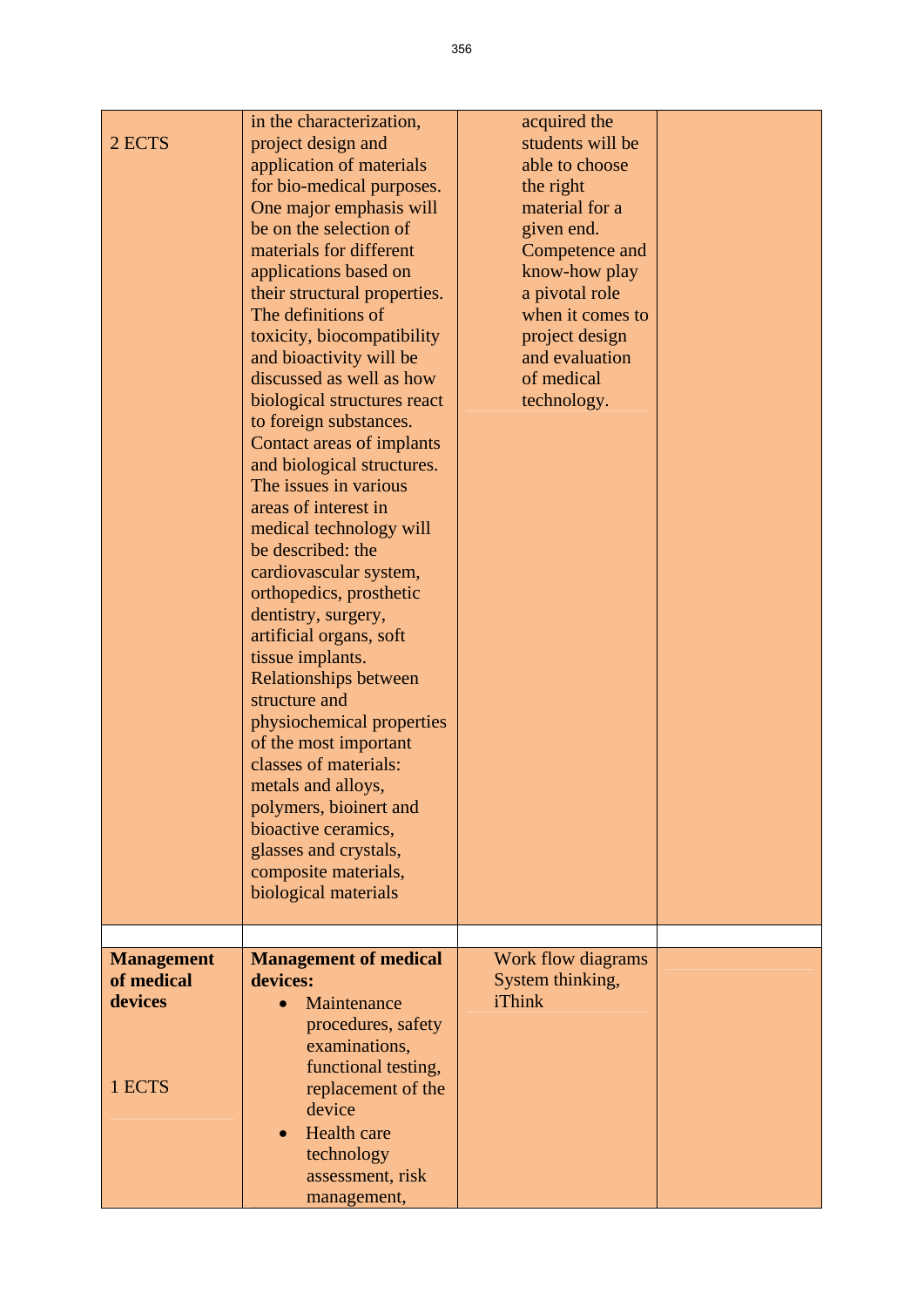|                                                                                                                                                    | health informatics<br>Administrative<br>structures in the<br>medical services,<br>accounting<br><b>Quality and accreditation</b>                                                                      |                                                                                                                                                                                                                                                                                                                                                                                                                         |  |
|----------------------------------------------------------------------------------------------------------------------------------------------------|-------------------------------------------------------------------------------------------------------------------------------------------------------------------------------------------------------|-------------------------------------------------------------------------------------------------------------------------------------------------------------------------------------------------------------------------------------------------------------------------------------------------------------------------------------------------------------------------------------------------------------------------|--|
| <b>Regulatory</b><br><b>Overview</b><br><b>Submissions for</b><br>Drugs and<br><b>Devices</b><br><u>(emphasis on</u><br><i>devices</i> )<br>2 ECTS | <b>Eucomed, Declaration of</b><br>Helsinki, International<br>Conference on<br>Harmonization (ICH),<br>how to use guidance<br>documents, how to obtain<br>a CE Mark, writing<br>clinical study reports | After completing this<br>section, students will be<br>able to:<br>1) Explain the<br>reasons for<br>Eucomed, the<br>Declaration of<br>Helsinki, and<br>ICH.<br>2) Know how to<br>find and use<br>guidance<br>documents<br>provided by the<br>above.<br>3) Describe the<br>basic process<br>required to<br>obtain a CE<br><b>Mark</b><br>4) Outline the basic<br>components<br>contained in a<br>clinical study<br>report |  |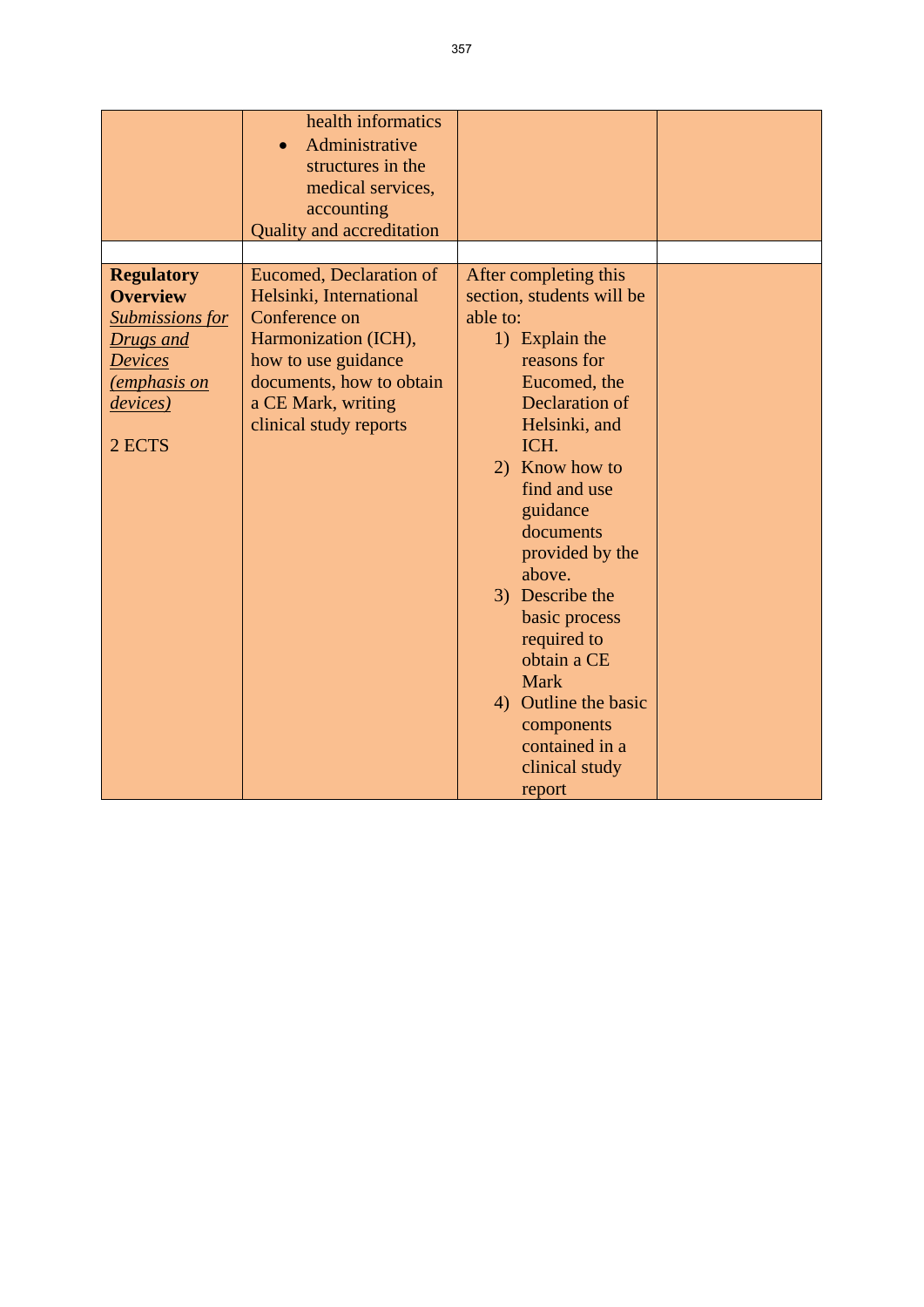*Master of Science in Clinical Biomedical*

*Engineering*

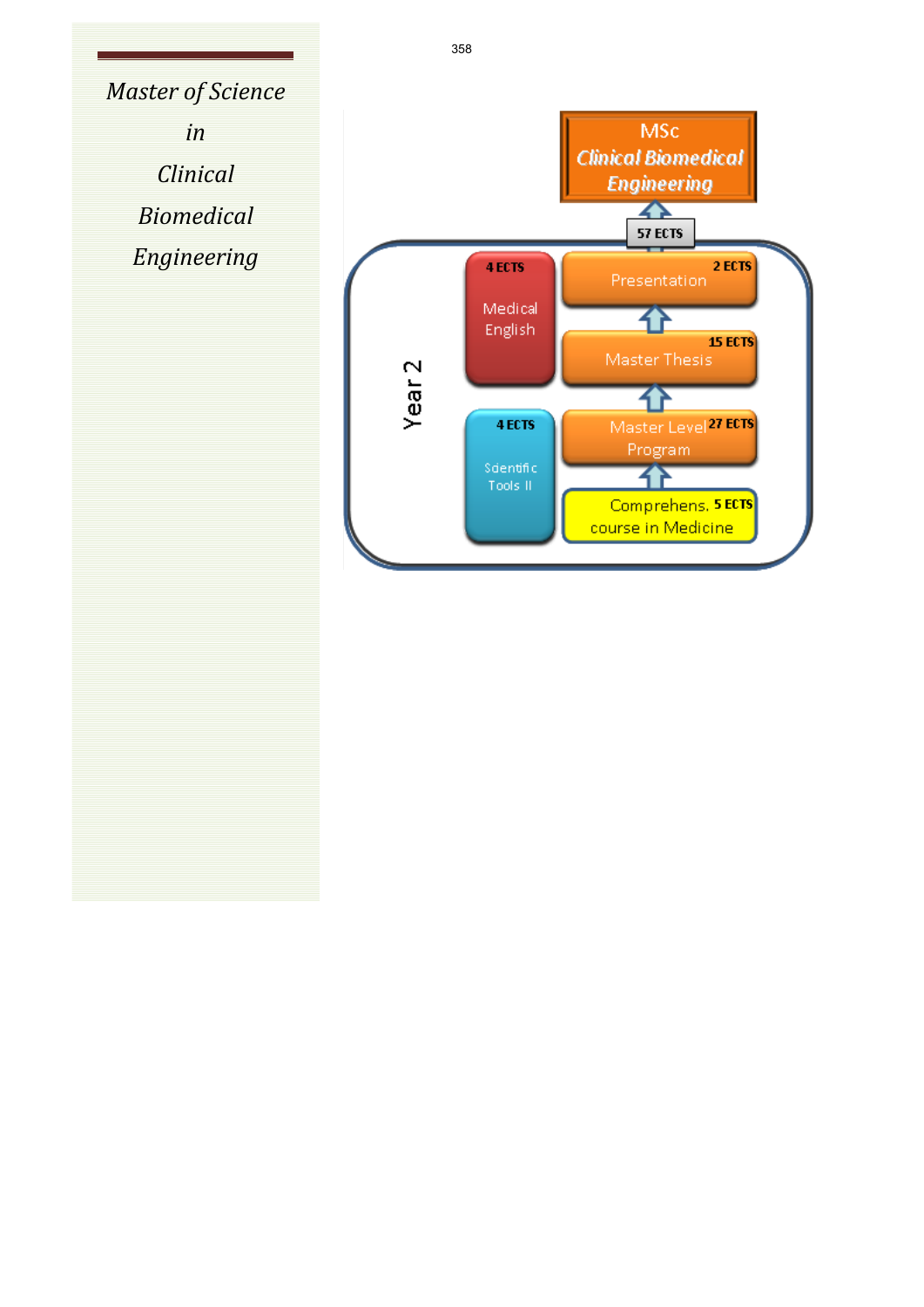| <b>Class Name</b>                                                                | <b>Content</b>                                                                                                                                                                                                                                                                                                                                                                         | <b>Outcome/Result</b>                                                                                                                                                                                                                                                                                                                                                                                              | <b>Notes</b>                                                                                                                                                                                                                                                                                                               |
|----------------------------------------------------------------------------------|----------------------------------------------------------------------------------------------------------------------------------------------------------------------------------------------------------------------------------------------------------------------------------------------------------------------------------------------------------------------------------------|--------------------------------------------------------------------------------------------------------------------------------------------------------------------------------------------------------------------------------------------------------------------------------------------------------------------------------------------------------------------------------------------------------------------|----------------------------------------------------------------------------------------------------------------------------------------------------------------------------------------------------------------------------------------------------------------------------------------------------------------------------|
| <b>Medical English</b><br>Reading and editing<br>the biomedical papers<br>4 ECTS | How to read biomedical<br>papers.<br>Ensuring a consistent<br>message Using references<br>correctly<br>Proof reading and<br>copyediting                                                                                                                                                                                                                                                | Students will be<br>able to:<br>1) Read a<br>biomedical<br>paper and<br>identify the<br>important<br>points of the<br>paper.<br>Create an<br>2)<br>outline for a<br>biomedical<br>paper<br>Organize<br>3)<br>logically the<br>parts of a<br>biomedical<br>paper<br>$\overline{4}$ Use<br>references/cit<br>ations<br>properly                                                                                      |                                                                                                                                                                                                                                                                                                                            |
|                                                                                  |                                                                                                                                                                                                                                                                                                                                                                                        |                                                                                                                                                                                                                                                                                                                                                                                                                    |                                                                                                                                                                                                                                                                                                                            |
| <b>Scientific Tools II</b><br>Research study design<br>4 ECTS                    | Interventional (clinical),<br>observational, and cross-<br>sectional trials, case<br>control and cohort studies<br>Prospective vs.<br>retrospective studies<br>Bench top (laboratory)<br>studies, pre-clinical<br>studies, clinical studies<br><b>Ethical considerations</b><br>Investigational review<br>board (IRB) approval<br>Creating the research<br>question (thesis statement) | Students will be<br>able to:<br>Describe<br>1)<br>the differences<br>between and<br>the pros/cons of<br>interventional,<br>observational,<br>and cross-<br>sectional<br>studies as well<br>as case-control<br>and cohort<br>studies.<br>Differenti<br>2)<br>ate between<br>prospective and<br>retrospective<br>studies and<br>identify the<br>pros/cons of<br>each.<br>3)<br>Explain<br>the differences<br>between | Students must be<br>told at the<br>beginning of this<br>course that a<br>subsequent course<br>on research study<br>design will require<br>them to write a<br>comprehensive<br>research study<br>design outline.<br>Students should<br>begin actively<br>looking for study<br>design<br>opportunities/resea<br>rch partners |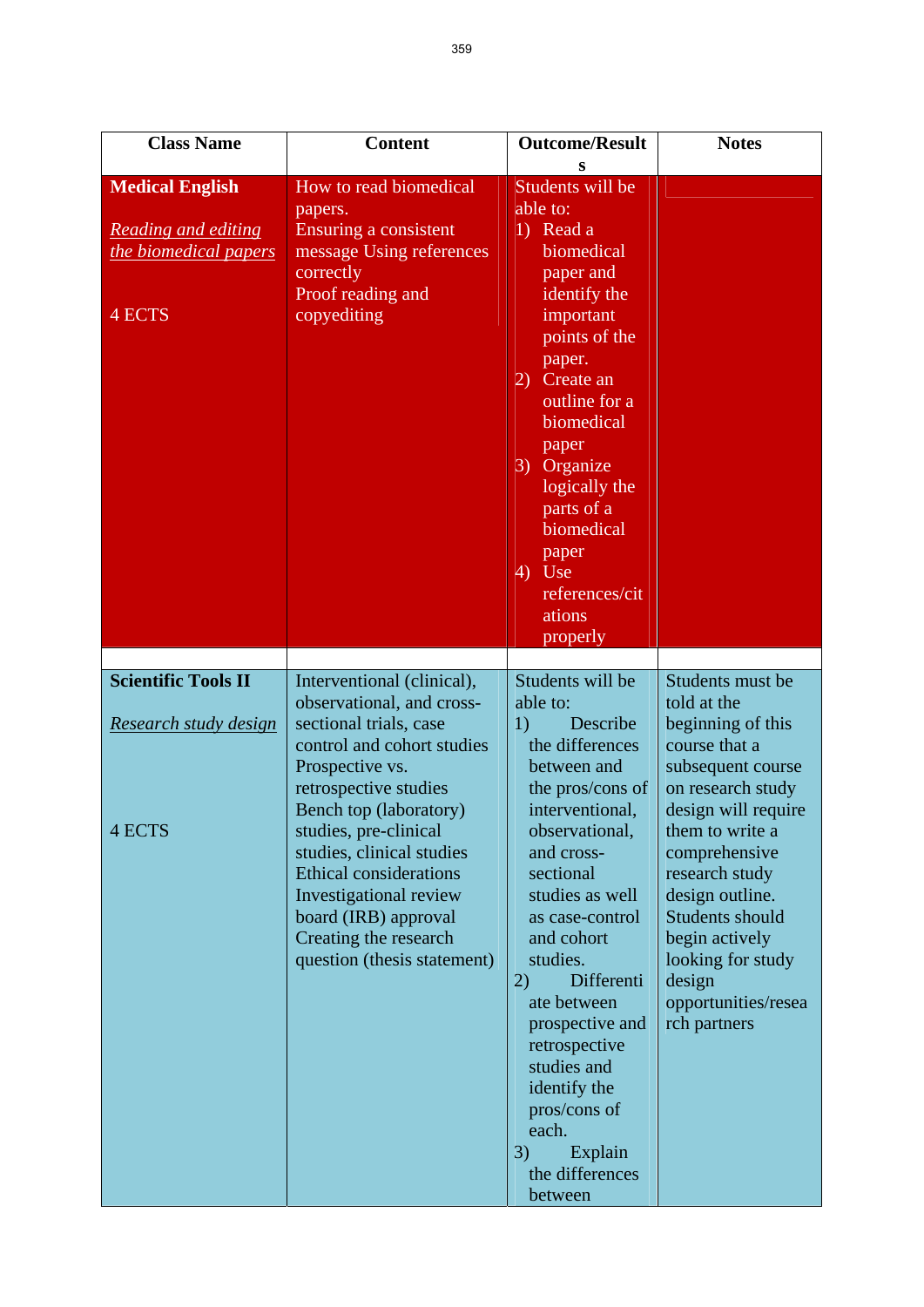|                                                          |                                                                                                                                                                                                                                              | laboratory, pre-<br>clinical, and<br>clinical studies<br>4)<br>Explain<br>the reasons why<br>IRB approval is<br>required for<br>certain types of<br>studies.<br>5)<br>Create a<br>research<br>question (thesis<br>statement).                                                                                                                                                                   |                                                                                                                                                                                                                                     |
|----------------------------------------------------------|----------------------------------------------------------------------------------------------------------------------------------------------------------------------------------------------------------------------------------------------|-------------------------------------------------------------------------------------------------------------------------------------------------------------------------------------------------------------------------------------------------------------------------------------------------------------------------------------------------------------------------------------------------|-------------------------------------------------------------------------------------------------------------------------------------------------------------------------------------------------------------------------------------|
| <b>Current Frontiers in</b><br><b>Medicine</b><br>5 ECTS | An overview of the current<br>frontiers of research in<br>selected fields of human<br>medicine:<br>1. Neuroscience<br><b>Internal Medicine</b><br>2.<br>3. Genetics<br>4. Molecular Biology<br>5. Musculoscelettal<br>Medicine<br>6. Surgery | Students will be<br>able to:<br>1) Identify<br>current<br>concepts of<br>research in<br>different<br>fields of<br>human<br>medical<br>research<br>2) Explain what<br>the most<br>pressing<br>scientific<br>questions are<br>and what the<br>main areas of<br>research are<br>3) Provide<br>general<br>explanations<br>of current<br>research<br>topics in<br>selected<br>medical<br>specialties | <b>Course will</b><br>combine general<br>overview lectures<br>on the topics with<br>experts in different<br>research areas with<br>individual<br>elaboration of the<br>topic and<br>presentation of the<br>finding to the<br>group. |
| <b>Electronics for</b><br>medical equipment:             | <b>Electronics for medical</b><br>equipment:<br><b>Common Standards:</b><br>Guidelines for<br>medical products                                                                                                                               | The main goal of<br>this course is to<br>familiarize<br>students with the<br>functions of the<br>most important                                                                                                                                                                                                                                                                                 | <b>Excercises:</b><br>Classificati<br>on of<br>medical<br>devices<br>following                                                                                                                                                      |
|                                                          | 93/42/EWG by the<br>European                                                                                                                                                                                                                 | and most widely<br>used electronic                                                                                                                                                                                                                                                                                                                                                              | the EC<br>guidelines                                                                                                                                                                                                                |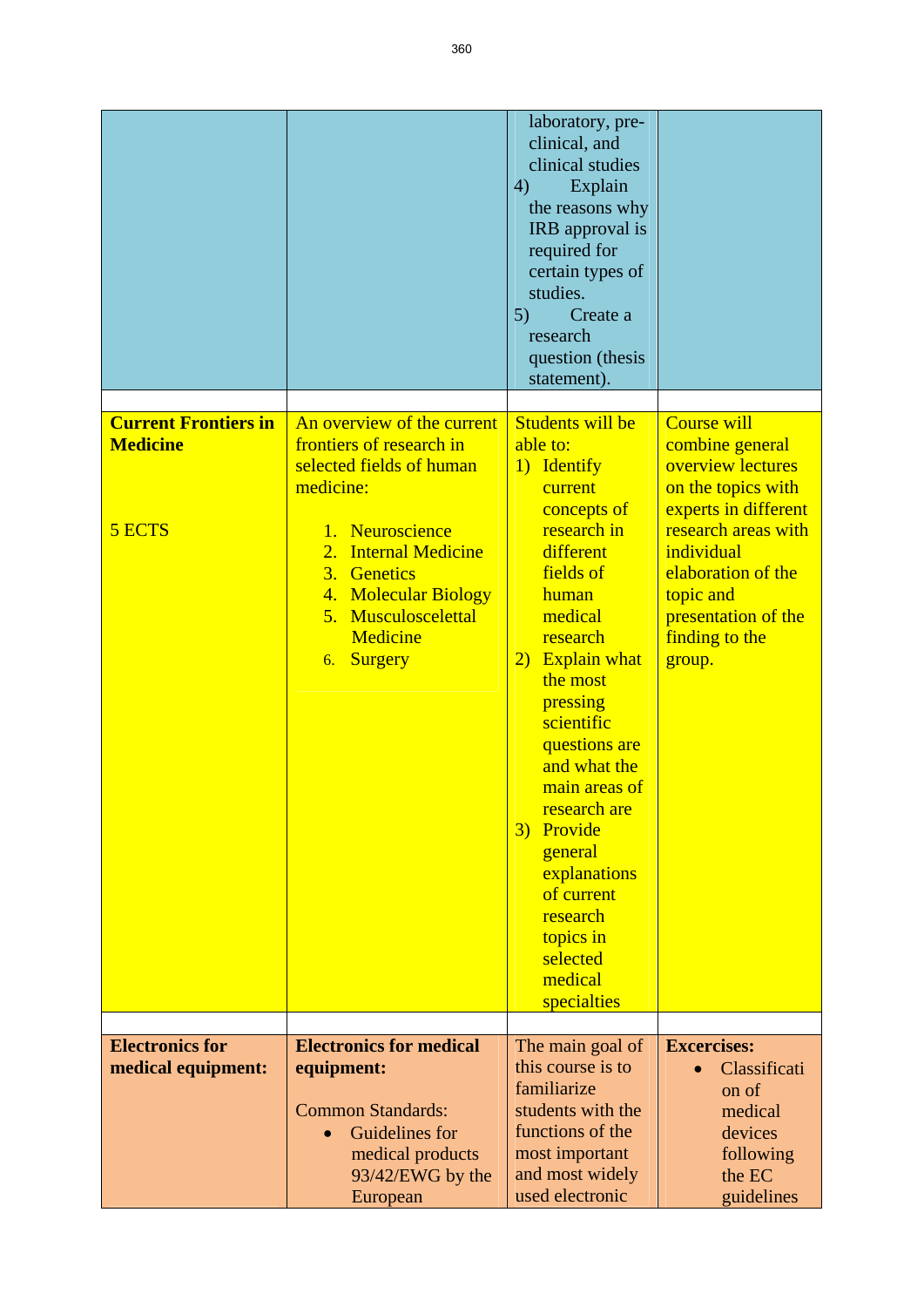|        | commission, CE-                  | medical devices    | for medical                |
|--------|----------------------------------|--------------------|----------------------------|
| 6 ECTS | certification                    | for therapeutic    | products                   |
|        |                                  | and diagnostic     | 93/42/EWG                  |
|        | General, specific<br>$\bullet$   | purposes, most     |                            |
|        | and other security               |                    | Characterist               |
|        | guidelines (IEC                  | importantly the    | ics of                     |
|        | 601): Content,                   | norms,             | electrodes                 |
|        | benefit for project              | maintenance and    | for                        |
|        | design und                       | use of them.       | measuring                  |
|        | administration of                | In order to        | bio-                       |
|        | electro-medical                  | achieve this goal  | potentials,                |
|        | devices                          | the course will    | relative                   |
|        | <b>Instruments for measuring</b> | start with general | circuits und               |
|        | biological signals and           | European           | project                    |
|        | electrophysiology                | technical          | design of                  |
|        | <b>Electrodes</b> for            | standards for      | the front-                 |
|        | measuring                        | medical devices    | end                        |
|        | biopotentials:                   | and after that     | amplifier                  |
|        | Functions,                       | specific standards | Preparation                |
|        | materials, electrical            | and guidelines     | of a                       |
|        | attributes of the                | for handling and   | technical                  |
|        | electrodes, circuit              | maintenance will   | report for                 |
|        | models, guidelines               | be covered. This   | the                        |
|        | for choosing                     | will lay the       | evaluation                 |
|        | specific electrodes              | foundations for    | of scialitic               |
|        | Electrocardiogram:<br>$\bullet$  | interpreting the   | lamps                      |
|        | Functions,                       | standards for the  | Measureme<br>$\bullet$     |
|        | schematic                        | students.          | nt of the                  |
|        | diagrams, specific               |                    | leakage                    |
|        | guidelines, risks                |                    | current in                 |
|        | and precautions                  |                    | different                  |
|        | Electroencephalogr<br>$\bullet$  |                    | medical                    |
|        | am: Functions,                   |                    | devices                    |
|        | schematic                        |                    | Preparation                |
|        | diagrams, specific               |                    | fort he                    |
|        | standards, risks and             |                    | preventive                 |
|        | precautions                      |                    | maintenanc                 |
|        | Electromyography:<br>$\bullet$   |                    | e of electro-              |
|        | Functions,                       |                    | knives                     |
|        | schematic                        |                    | <b>Characterization of</b> |
|        | diagrams, specific               |                    | an infusion pump           |
|        | standards, risks and             |                    | and leakage                |
|        | precautions                      |                    | currents in the            |
|        | Electrogastrograph<br>$\bullet$  |                    | patient.                   |
|        | <b>y</b> ,                       |                    |                            |
|        | elektroretinography              |                    |                            |
|        | , devices to analyze             |                    |                            |
|        | evoked neuro-                    |                    |                            |
|        | potentials                       |                    |                            |
|        | Endo-ECG: Risks                  |                    |                            |
|        | and Precautions                  |                    |                            |
|        | <b>OR Devices for</b>            |                    |                            |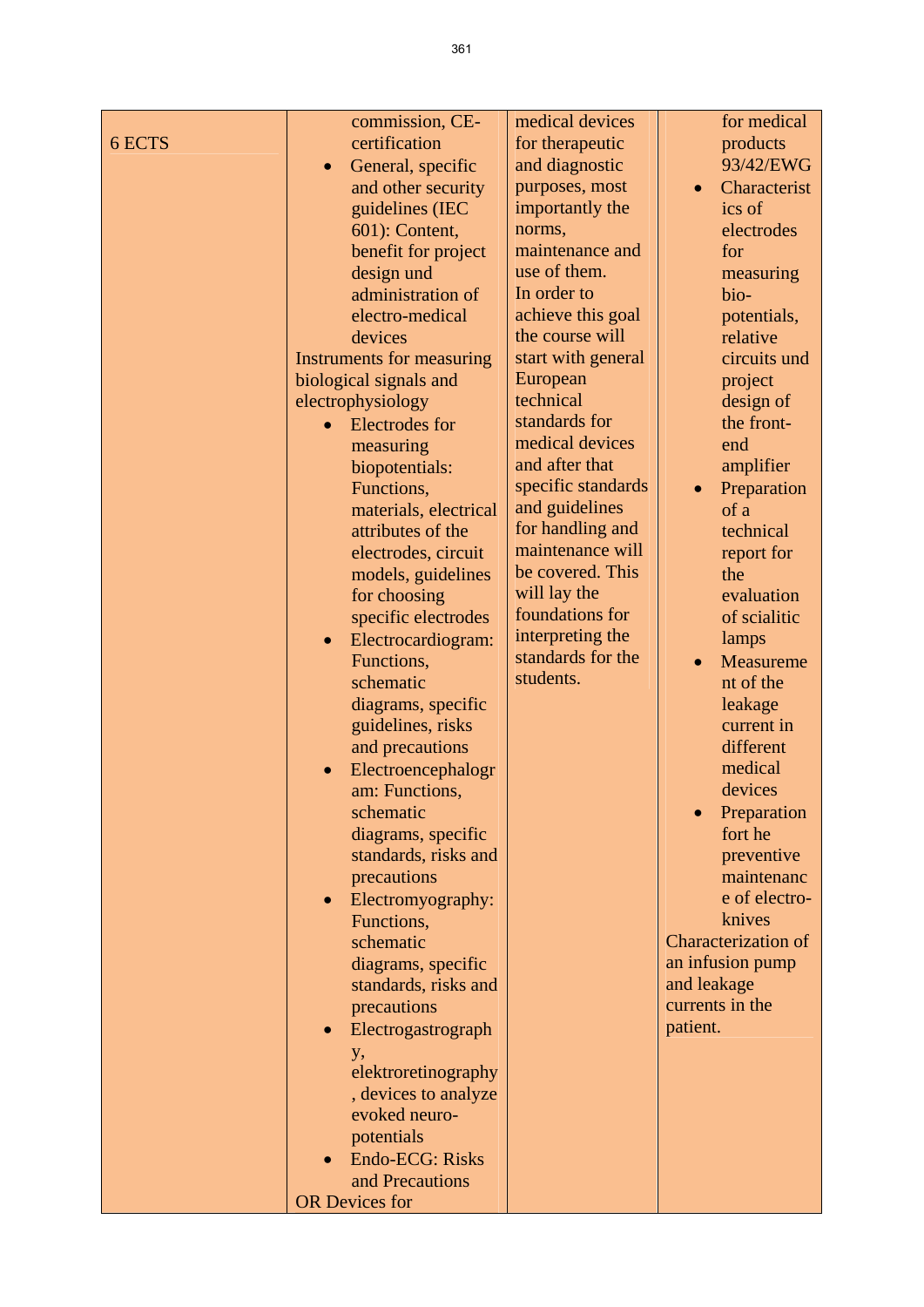| therapeutic use: |                          |  |
|------------------|--------------------------|--|
|                  | <b>Operatory lights:</b> |  |
|                  | Functions, specific      |  |
|                  | standards, risks and     |  |
|                  | precautions,             |  |
|                  | technical details        |  |
|                  |                          |  |
| $\bullet$        | OR tables: Design,       |  |
|                  | specific standards,      |  |
|                  | risks and                |  |
|                  | precautions,             |  |
|                  | technical details        |  |
| $\bullet$        | Devices for electro-     |  |
|                  | surgery: Functions,      |  |
|                  | classification,          |  |
|                  | schematic                |  |
|                  | diagrams, safety         |  |
|                  | measures to              |  |
|                  | prevent injuries,        |  |
|                  | specific standards,      |  |
|                  | precautions for          |  |
|                  | proper handling          |  |
|                  | and preventive           |  |
|                  | maintenance.             |  |
|                  |                          |  |
| $\bullet$        | Defibrillators:          |  |
|                  | Functions,               |  |
|                  | classification,          |  |
|                  | schematic                |  |
|                  | diagrams, safety         |  |
|                  | measures to              |  |
|                  | prevent injuries,        |  |
|                  | specific standards,      |  |
|                  | precautions for          |  |
|                  | proper handling          |  |
|                  | and preventive           |  |
|                  | maintenance              |  |
| $\bullet$        | Infusion pumps:          |  |
|                  | Functions,               |  |
|                  | classification,          |  |
|                  | schematic                |  |
|                  | diagrams, safety         |  |
|                  | measures to              |  |
|                  | prevent injuries,        |  |
|                  | specific standards,      |  |
|                  | precautions for          |  |
|                  | proper handling          |  |
|                  | and functional           |  |
|                  | checks                   |  |
| $\bullet$        | Dialysis machine:        |  |
|                  | Functions,               |  |
|                  | classification,          |  |
|                  |                          |  |
|                  | schematic                |  |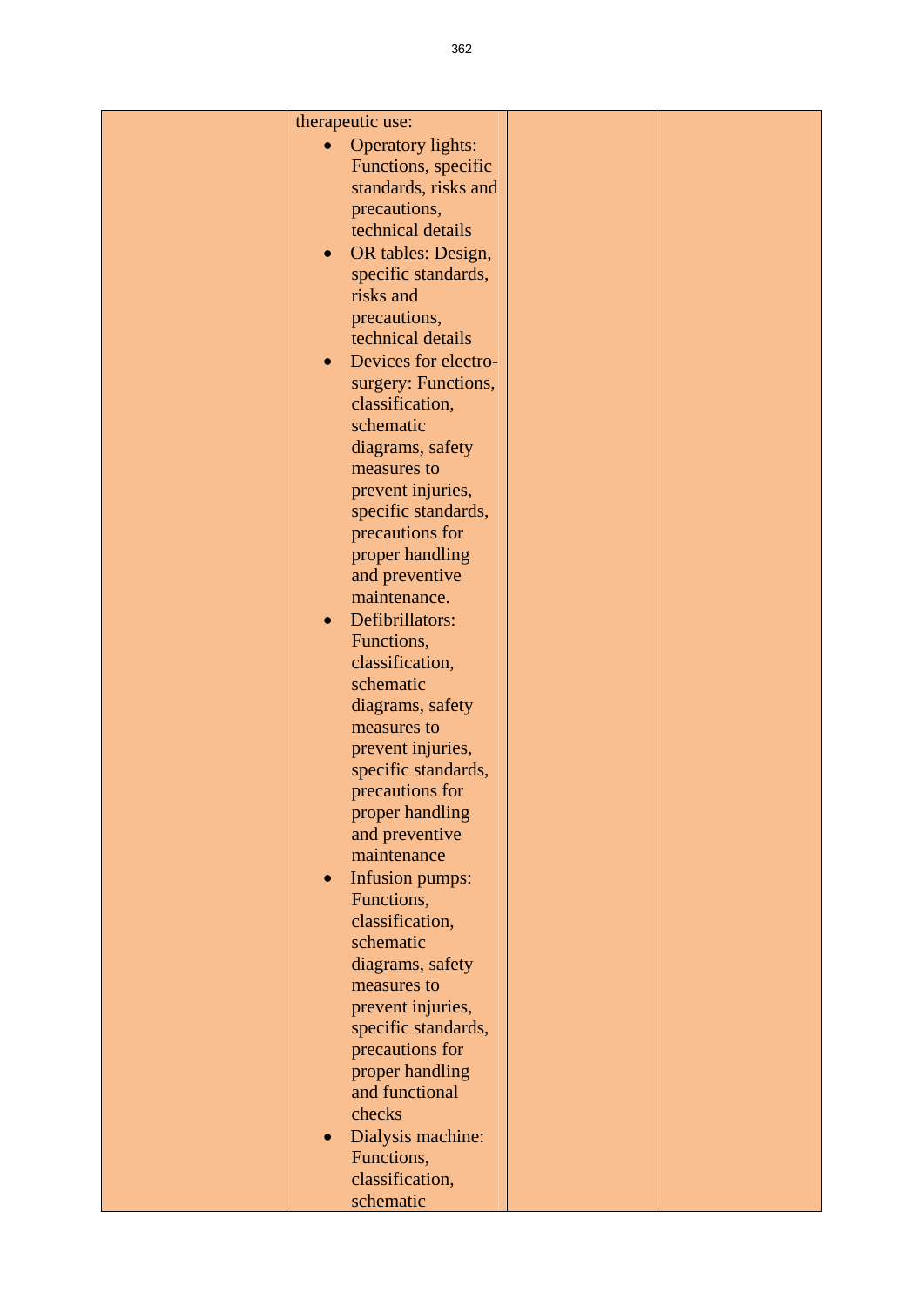|                                                               | diagrams, safety<br>measures to<br>prevent injuries,<br>specific standards,<br>precautions for<br>proper handling.                                                                                                                                                                                                                                                                                                                                                                                                                                               |                                                                                                                                                                                                                                                                                            |                                                                                                                                                                                                                                                                                  |
|---------------------------------------------------------------|------------------------------------------------------------------------------------------------------------------------------------------------------------------------------------------------------------------------------------------------------------------------------------------------------------------------------------------------------------------------------------------------------------------------------------------------------------------------------------------------------------------------------------------------------------------|--------------------------------------------------------------------------------------------------------------------------------------------------------------------------------------------------------------------------------------------------------------------------------------------|----------------------------------------------------------------------------------------------------------------------------------------------------------------------------------------------------------------------------------------------------------------------------------|
| <b>Medical</b><br><b>Informationtechnolo</b><br>gy:<br>4 ECTS | <b>Medical</b><br>informationtechnology:<br>Klinical informatics-<br>systems<br>(3 ECTS)<br><b>Characteristics of</b><br>data and<br>userinterfaces<br>Datasecurity and<br>$\bullet$<br>database systems<br><b>UML-Language</b><br>$\bullet$<br>PACS and RIS<br>$\bullet$<br>Standards and<br>Guidelines<br>Interfaces between<br>$\bullet$<br>klinical<br>informationssystem<br>s and medical<br>devices<br><b>Clinical Decision making</b><br>Aids<br>(1 ECTS):<br>Basic concepts of<br>decisionmaking<br>aids and methods<br>Tools to repesent<br>information | Define<br>the<br>technical<br>requirements<br>test<br>and<br>the<br>implementation<br>for a healthcare<br>information<br>The<br>system.<br>student has<br>to<br>able<br>be<br>to<br>compare<br>different<br>platforms<br>und<br>adjust them to<br>his needs.                               | <b>Excercises:</b><br>Developme<br>nt of a<br>userinterfac<br>e<br>Userinterfac<br>e with data-<br>analysis<br>Design of a<br>robustness<br>diagram,<br><b>UML</b><br>Aid in<br>clinical<br>desicion-<br>making<br>Evaluation<br>of a<br>platform for<br>storing<br>patient data |
| Life-support-systems<br>3 ECTS                                | Rheology of<br>$\bullet$<br>liquids. Mechanical<br>and dynamic<br>behavior of liquids.<br>The principle of<br>energy<br>conservation.<br>Rheology of the<br>blood. Methods to<br>determine the<br>components of the<br>blood for the flow.<br>Pump systems:<br>characteristic curve<br>of the pumping                                                                                                                                                                                                                                                            | The aim of this<br><i>is</i><br>course<br>to<br>teach<br>basic<br>knowledge<br><sub>on</sub><br>hydraulics<br>(traditional<br><b>as</b><br>well<br>as<br>biological<br>liquids),<br>rheology,<br>and<br>hydraulic<br>machinery,<br>project<br>design<br>for<br>artificial<br>und<br>organs |                                                                                                                                                                                                                                                                                  |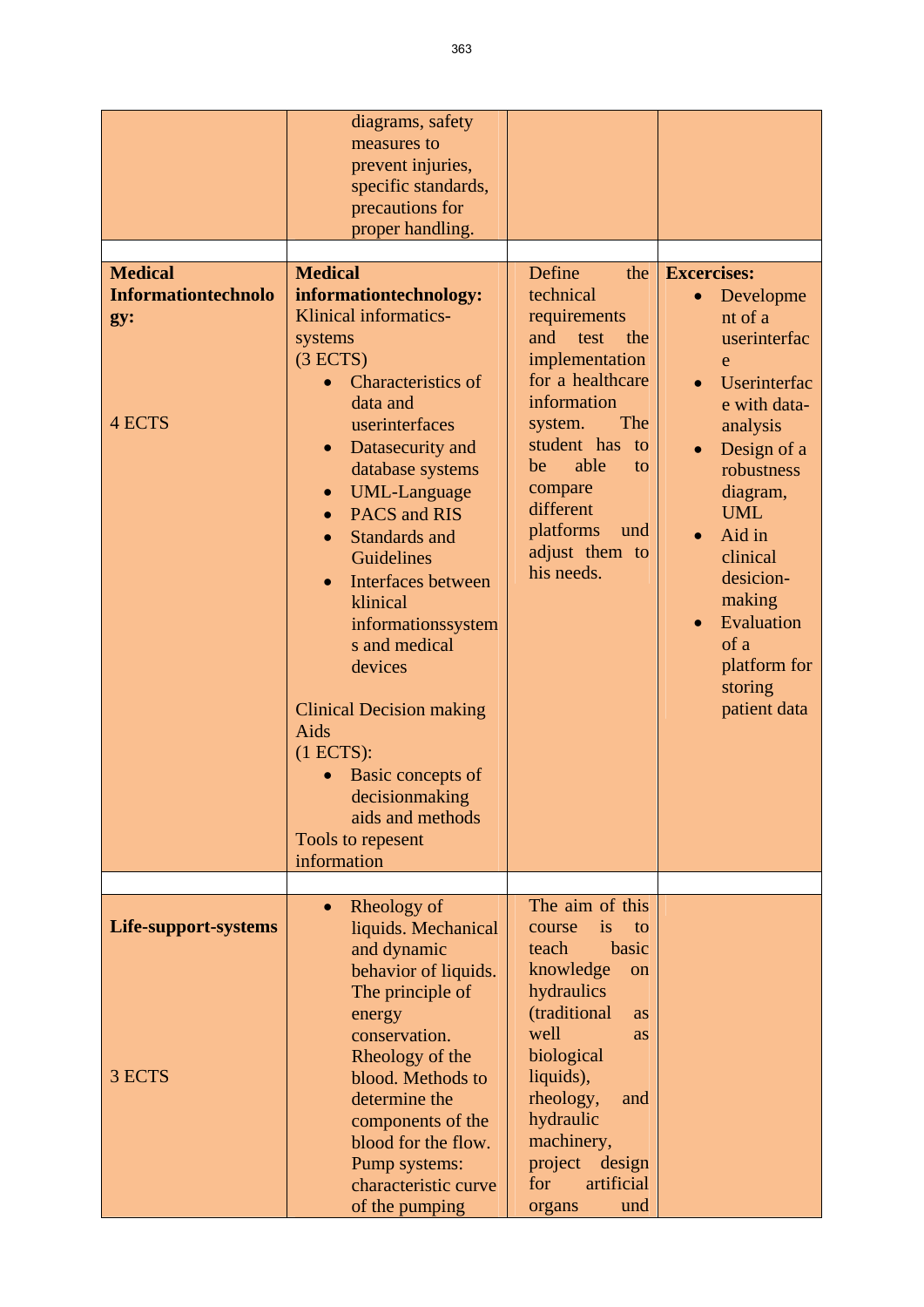|                                                                              | efficiency und<br>functioning<br>The heart as a<br>pump. Regulations<br>of the amount of<br>liquid pumped<br>through the heart:<br><b>Guyton Model</b><br>Valve-protheses.<br><b>External blood</b><br>circulation. Pumps<br>for the blood.<br><b>Blood</b> gas<br>regulation: Criteria<br>for project design<br>and regulation.<br>Approaches to<br>$\bullet$<br>project design for<br>an artificial heart<br>and artificial<br>ventricles to<br>support the<br>circulation.<br>Dimensioning of<br>an accumulator for<br>an artificial heart. | their<br>application and<br>interaction in a<br>biological<br>system.                                                                                                                                              |  |
|------------------------------------------------------------------------------|------------------------------------------------------------------------------------------------------------------------------------------------------------------------------------------------------------------------------------------------------------------------------------------------------------------------------------------------------------------------------------------------------------------------------------------------------------------------------------------------------------------------------------------------|--------------------------------------------------------------------------------------------------------------------------------------------------------------------------------------------------------------------|--|
|                                                                              | <b>Respirators</b>                                                                                                                                                                                                                                                                                                                                                                                                                                                                                                                             |                                                                                                                                                                                                                    |  |
|                                                                              |                                                                                                                                                                                                                                                                                                                                                                                                                                                                                                                                                |                                                                                                                                                                                                                    |  |
| Mechanics applied to<br>biological<br>systems/gait analysis<br><b>4 ECTS</b> | Mechanics applied to<br>biological systems/gait<br>analysis:<br>The physiological systems<br>are much more complex<br>than technological systems<br>and are influenced by<br>variables not clearly<br>definable.<br>The aim of this course is,<br>through mechanical-<br>mathematical models of<br>varying complexity, to<br>make the mechanism and<br>factors of the systems<br>easier to understand and to<br>improve the interaction<br>with technological<br>systems.<br>Motion analysis,                                                  | Knowledge of the<br>functions of some<br>important<br>physiological<br>systems will be<br>taught<br>and<br>the<br>interaction<br>between man and<br>machine in some<br>biomedical<br>systems will be<br>explained. |  |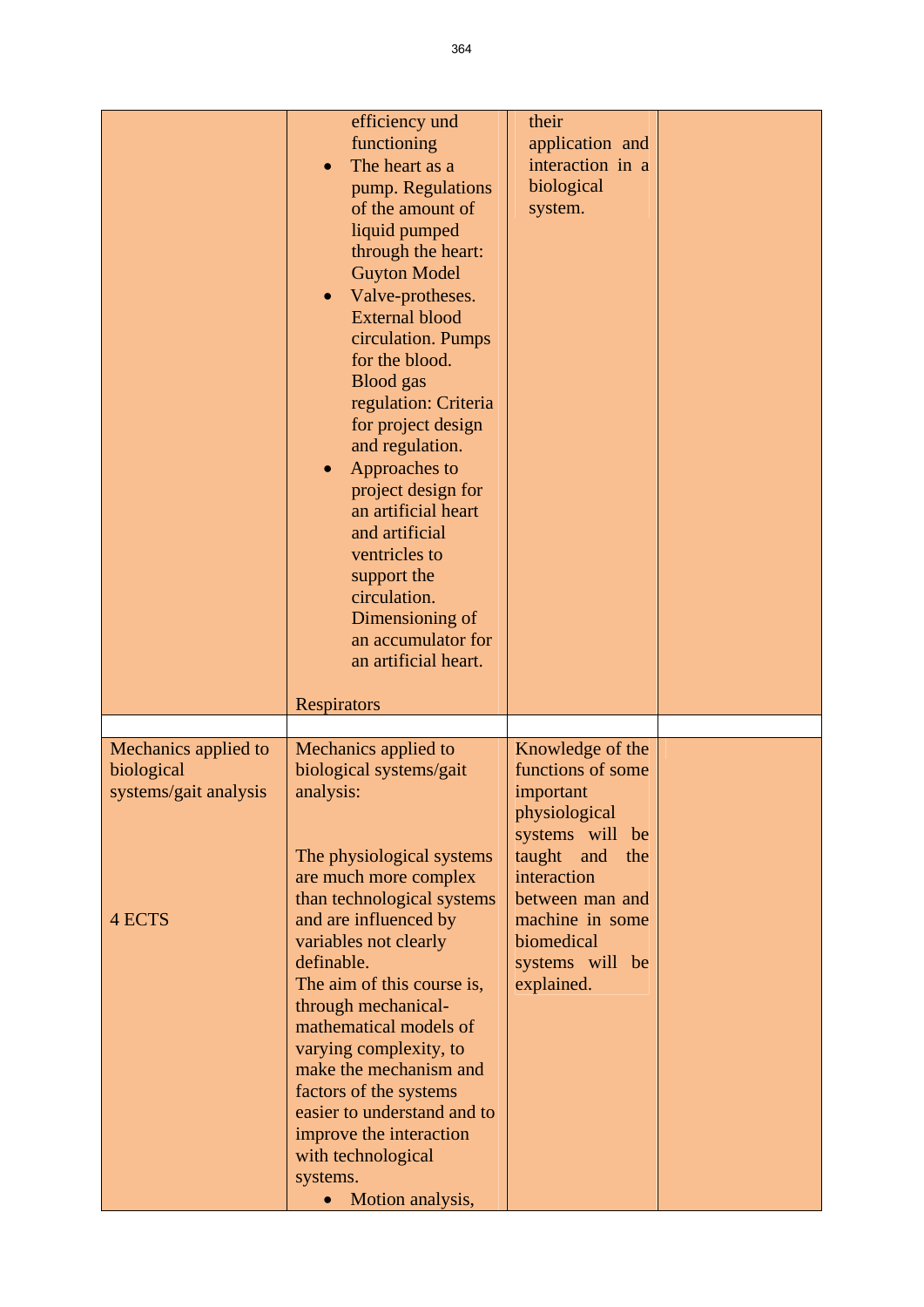| examples with                     |  |
|-----------------------------------|--|
| simplified models,                |  |
| solid body                        |  |
| mechanics, multi-                 |  |
| body-systems                      |  |
| Kinematics of                     |  |
| $\bullet$                         |  |
| multi-body                        |  |
| systems, position                 |  |
| and orientation                   |  |
| matrices, eulersche               |  |
| angles, velocity                  |  |
| and acceleration in               |  |
| serial kinematic                  |  |
| structures,                       |  |
| analogies with                    |  |
| physiological                     |  |
| systems.                          |  |
| Dynamics of multi-<br>$\bullet$   |  |
| body systems:                     |  |
| Analysis of                       |  |
|                                   |  |
| cardinal-equations<br>or with the |  |
|                                   |  |
| energetic method,                 |  |
| application for                   |  |
| physiological                     |  |
| systems                           |  |
| Mechanics of the                  |  |
| musculoskeletal                   |  |
| structures: Model                 |  |
| of the parallel                   |  |
| kinematic                         |  |
| structures,                       |  |
| kinematic and                     |  |
| dynamic analysis,                 |  |
| effects of the                    |  |
| muscles                           |  |
| Kinematic and<br>$\bullet$        |  |
| dynamic gait                      |  |
| analysis: Gait                    |  |
| characterization,                 |  |
| physical and                      |  |
| geometric                         |  |
| properties of the                 |  |
| body-parts,                       |  |
| movement of the                   |  |
| joints,                           |  |
| experimental                      |  |
| techniques for                    |  |
| forces applied on                 |  |
| the foot                          |  |
| Muscular System:<br>$\bullet$     |  |
|                                   |  |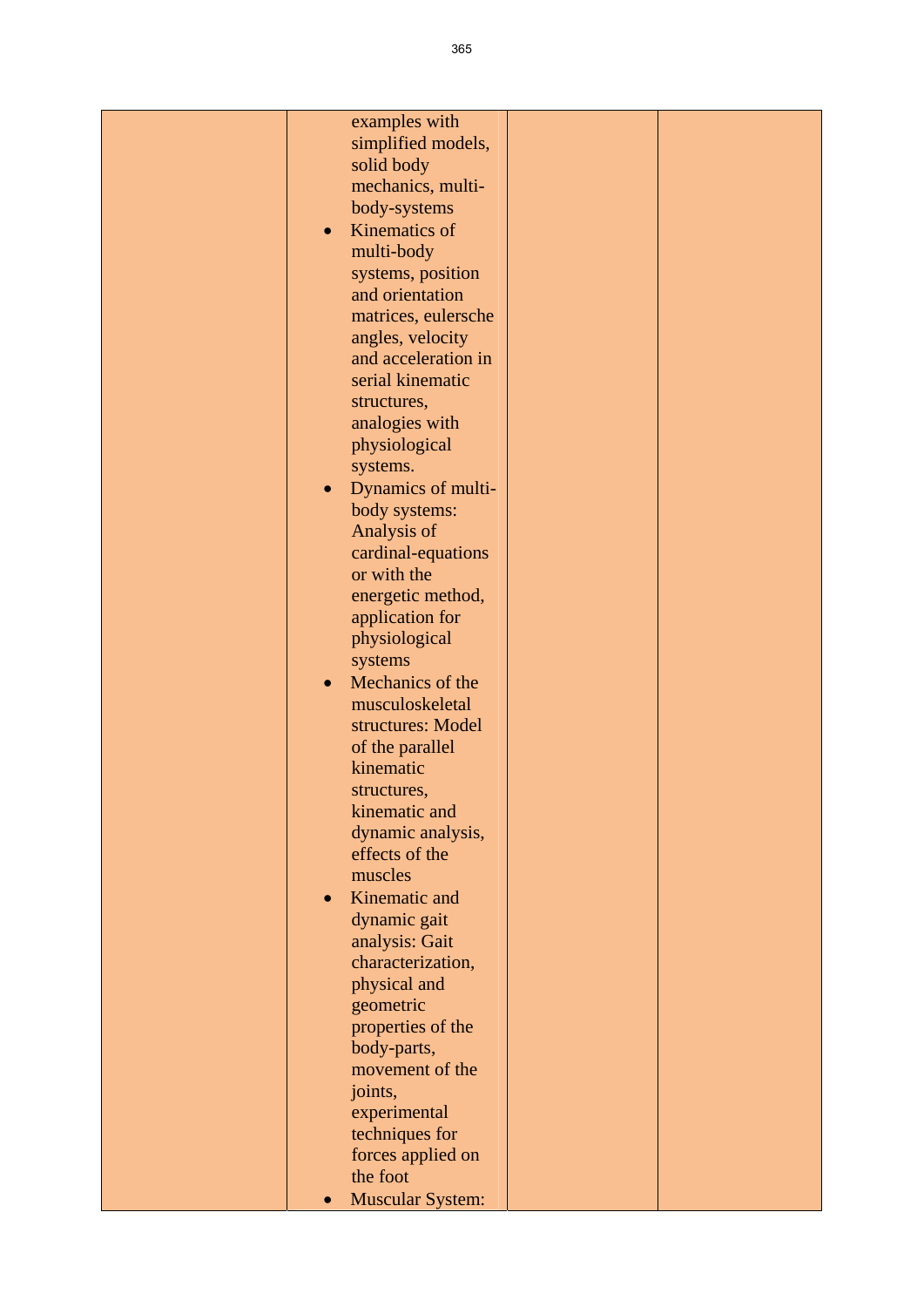|                                      | Structure oft he<br>muscles,<br>mechanical aspects<br>of muscle-<br>contraction, models<br>and how they<br>apply.<br>Orthoses, external<br>$\bullet$<br>prostheses,<br>support-devices:<br>Classification,<br>typologies,<br>structural and<br>functional project<br>design<br><b>Respiratory System:</b><br>Physiological breathing<br>cycles, mechanical model<br>of respiration, artificial<br>respiration with<br>overpressure or volumetric<br>support. |                                                                                                                                                                                                                                                                                                                                                                                        |                                                                                |
|--------------------------------------|--------------------------------------------------------------------------------------------------------------------------------------------------------------------------------------------------------------------------------------------------------------------------------------------------------------------------------------------------------------------------------------------------------------------------------------------------------------|----------------------------------------------------------------------------------------------------------------------------------------------------------------------------------------------------------------------------------------------------------------------------------------------------------------------------------------------------------------------------------------|--------------------------------------------------------------------------------|
| <b>Finding information</b><br>2 ECTS | How to perform a<br>literature review<br>Using online bibliographic<br>resources<br><b>Understanding software</b><br>programs for referencing:<br><b>EndNote and/or Reference</b><br>Manager                                                                                                                                                                                                                                                                 | Students will be<br>able to:<br>1) Use online<br>bibliographic<br>resources to<br>conduct<br>literature<br>searches,<br>including<br>proper<br>selection of<br>key words<br>and search<br>strings<br>2) Use $a$<br>referencing<br>software<br>program such<br>as EndNote<br>or Reference<br>Manager, to<br>create<br>personal<br>reference<br>library files,<br>download<br>references | Students will need<br>access to<br>referencing<br>software, such as<br>EndNote |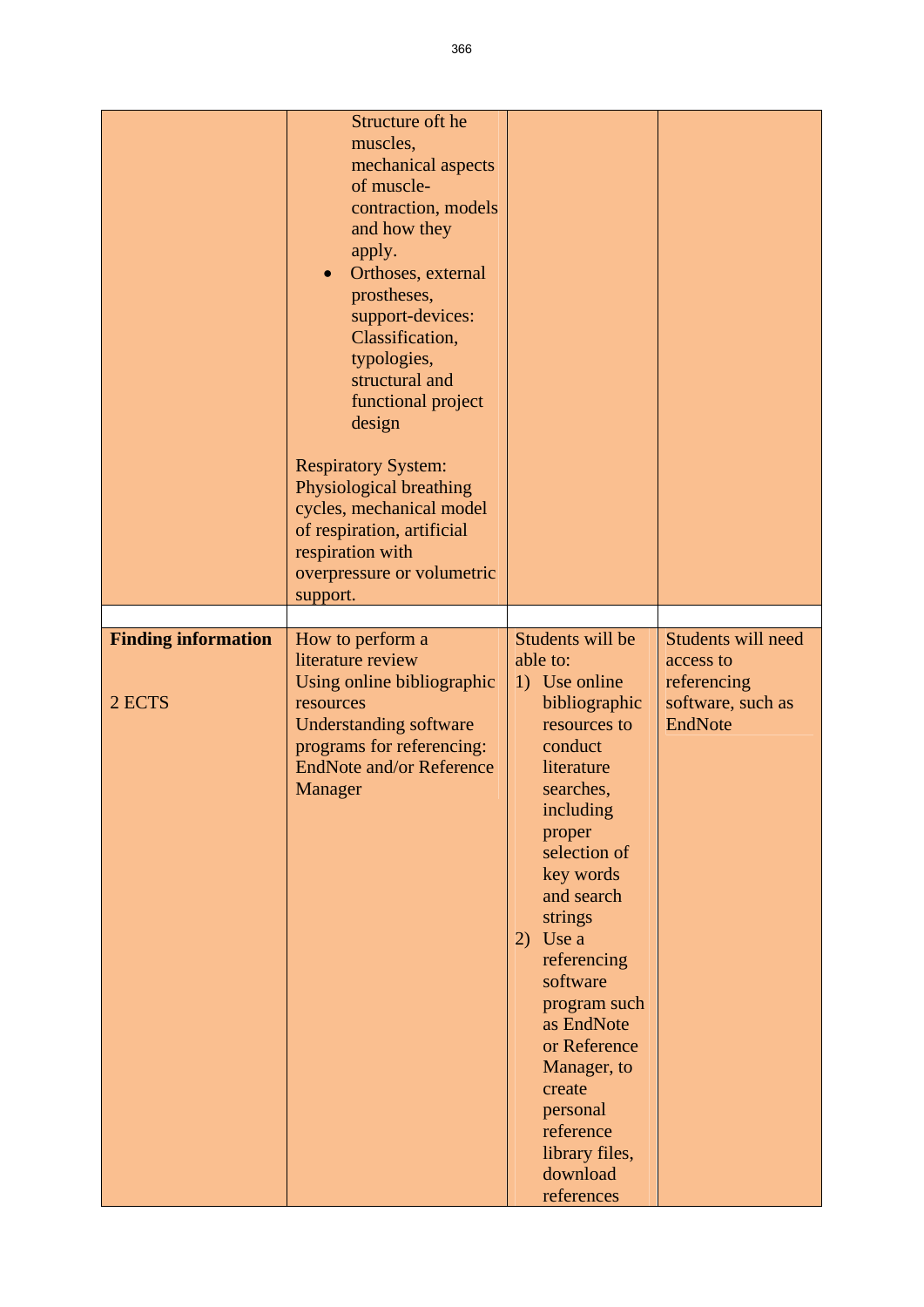| Telemedicine -<br><b>Telecommunications</b> | Telemedicine -<br><b>Telecommunications</b><br>Network systems:<br>Overview of the                                                                                                                                                                                                                                                                                                                                                                                                                                                                                                                                                  | from online<br>bibliographic<br>databases,<br>and insert<br>correctly<br>formatted<br>references<br>into<br>manuscripts<br>The aim of this<br>course is to<br>convey a general<br>understanding of                                                                                                                                                                                                                     |  |
|---------------------------------------------|-------------------------------------------------------------------------------------------------------------------------------------------------------------------------------------------------------------------------------------------------------------------------------------------------------------------------------------------------------------------------------------------------------------------------------------------------------------------------------------------------------------------------------------------------------------------------------------------------------------------------------------|------------------------------------------------------------------------------------------------------------------------------------------------------------------------------------------------------------------------------------------------------------------------------------------------------------------------------------------------------------------------------------------------------------------------|--|
| 4 ECTS                                      | infrastructure of<br>telecommunication<br>systems and the<br>data transmission<br>systems which are<br>used for<br>telemedicine<br>Telemedical<br>$\bullet$<br>solutions:<br>Overview of the<br>established and<br>commonly used<br>applications and<br>the European<br>research projects<br>concerning them.<br>Guidelines for<br>project design of<br>patient-centered<br>solutions, their<br>functional and<br>technological<br>definitions as well<br>as prototyping and<br>the<br>technical/economic<br>potential will be<br>discussed.<br>Transversal topics:<br>Backing up data and CME<br>(Continuing Medical<br>Education) | data<br>transmission, the<br>carriers and the<br>transmission<br>modalities as<br>well as the<br>processing of<br>information for<br>solutions and<br>applications in<br>telemedicine.<br>The technical<br>knowledge for<br>introduction and<br>evaluation of<br>telemedical<br>systems and their<br>technical and<br>functional<br>integration in the<br>wider electronic<br>environment of<br>medical<br>operations. |  |
| <b>Writing the</b><br>manuscript<br>Part 1: | Types of articles – clinical<br>study or scientific study<br>results, letters to the editor,<br>case reviews, tips $\&$                                                                                                                                                                                                                                                                                                                                                                                                                                                                                                             | Students will be<br>able to:<br>1) Identify the<br>different                                                                                                                                                                                                                                                                                                                                                           |  |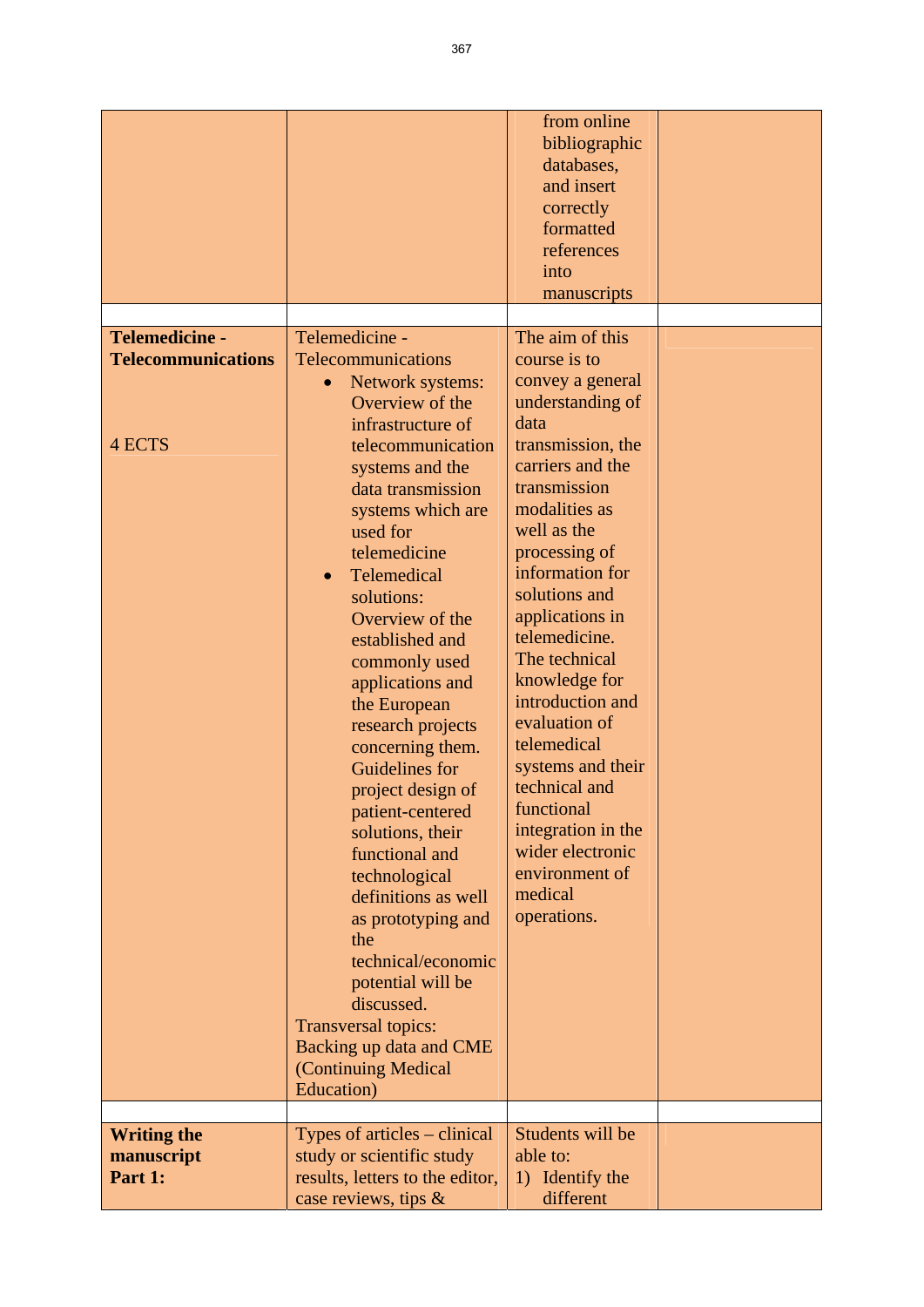| What kind of article?                         | techniques, literature<br>reviews<br>Determining the best<br>medium for publishing                                                                              | options for<br>submitting<br>scientific data<br>to journals                                                                                                                                                                                                                                                                                                                                 |  |
|-----------------------------------------------|-----------------------------------------------------------------------------------------------------------------------------------------------------------------|---------------------------------------------------------------------------------------------------------------------------------------------------------------------------------------------------------------------------------------------------------------------------------------------------------------------------------------------------------------------------------------------|--|
| 2 ECTS                                        | your message<br><b>Levels of Evidence</b><br>Writing and submitting<br>scientific conference<br>abstracts                                                       | 2) Determine the<br>best<br>submission<br>option for the<br>work<br>3) Explain the<br>role of Levels<br>of Evidence<br>in the<br>submission of<br>scientific<br>papers<br>4) Write an<br>abstract for<br>submission to<br>a scientific<br>conference<br>5) Write one $(1)$<br>of the<br>following: a<br>case review,<br>letter to the<br>editor, or a<br>tips $\&$<br>techniques<br>article |  |
|                                               |                                                                                                                                                                 | Students will be                                                                                                                                                                                                                                                                                                                                                                            |  |
| <b>Writing the</b><br>manuscript              | Abstract, Introduction,<br>Materials/Methods,                                                                                                                   | able to:                                                                                                                                                                                                                                                                                                                                                                                    |  |
| Part 2:<br><b>Sections of a</b><br>manuscript | <b>Discussion, Conclusion</b><br>Acknowledgements<br>Selection of and<br>responsibilities of co-<br>authors<br>Acknowledgements - who<br>to (or not to) include | 1) Identify the<br>sections of a<br>scientific<br>manuscript.<br>Describe<br>2)<br>specifically<br>what should<br>be included in                                                                                                                                                                                                                                                            |  |
| 2 ECTS                                        |                                                                                                                                                                 | each section<br>of a<br>manuscript<br>and explain<br>why it<br>belongs there.<br>3) Write each<br>section of a<br>manuscript in<br>its entirety                                                                                                                                                                                                                                             |  |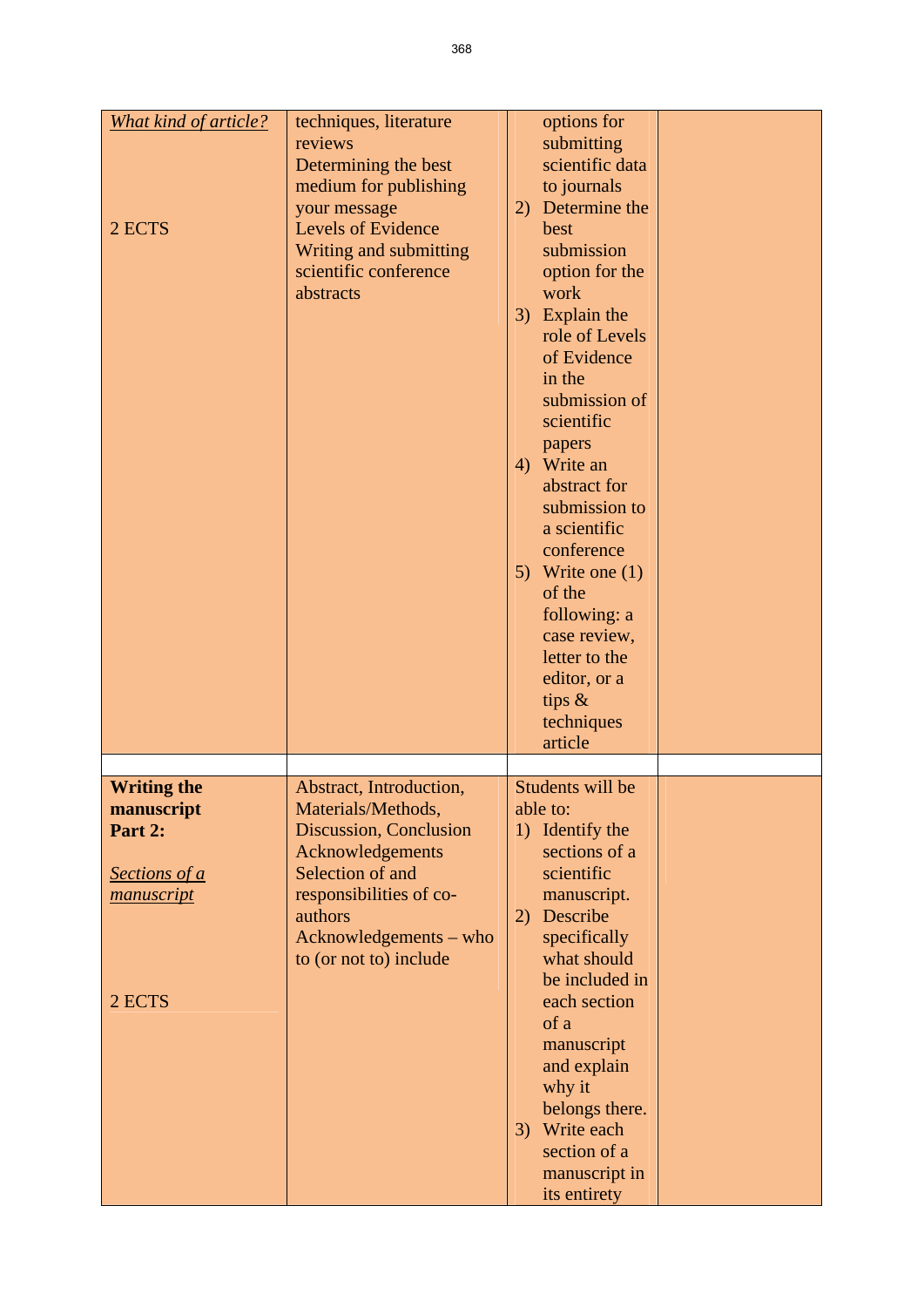|                                    |                                                                                                               | including<br>correct<br>references,<br>figures,<br>tables, graphs<br>4) Explain what<br>does and does<br>not constitute<br>who is an<br>author on a<br>manuscript<br>5) Explain when<br>to (or not to)<br>include a<br>person or an<br>institution in<br>the<br>Acknowledge<br>ments section |  |
|------------------------------------|---------------------------------------------------------------------------------------------------------------|----------------------------------------------------------------------------------------------------------------------------------------------------------------------------------------------------------------------------------------------------------------------------------------------|--|
|                                    |                                                                                                               |                                                                                                                                                                                                                                                                                              |  |
| <b>Masters Thesis</b><br>(15 ECTS) | A fully written and<br>submitted scientific<br>manuscript, grant<br>application or book<br>articles required. | Students will be<br>able to:<br>perform a<br>development<br>project and<br>report on it.                                                                                                                                                                                                     |  |
|                                    |                                                                                                               |                                                                                                                                                                                                                                                                                              |  |
| <b>Presentation of</b>             | <b>Oral and PowerPoint</b>                                                                                    | Students will be                                                                                                                                                                                                                                                                             |  |
| <b>Thesis</b><br>(2 ECTS)          | presentation of the<br>submitted manuscript is<br>required.                                                   | able to:<br>Summarize and<br>present their<br>manuscript<br>findings to a<br>panel.                                                                                                                                                                                                          |  |